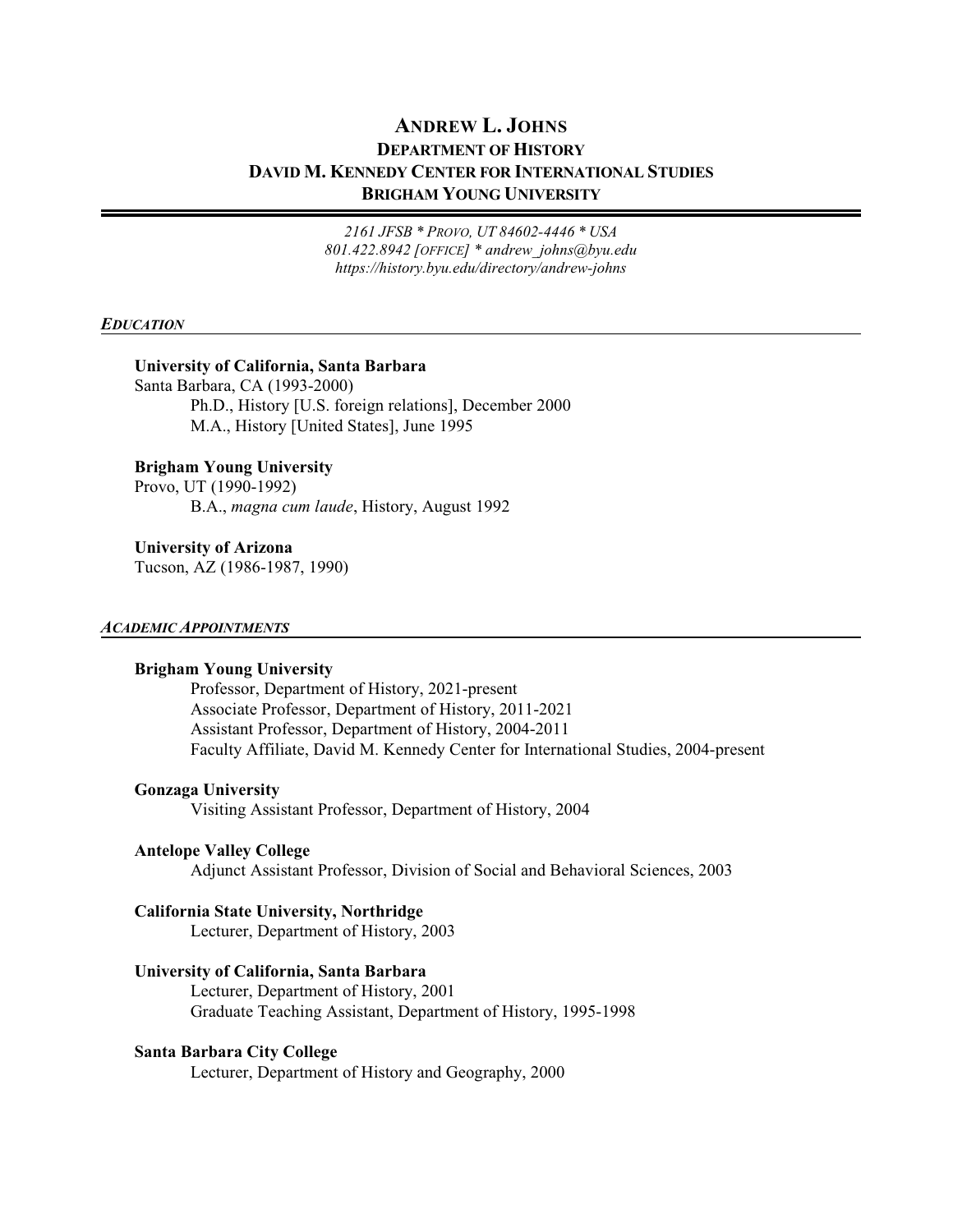#### *CURRENT RESEARCH*

*1972: A Global History*. In preparation.

*Engaging the Enemy: U.S. Post-Conflict Diplomacy since 1783*, edited with Brian C. Etheridge. In preparation.

*American Statesman: John Sherman Cooper and the Cold War, 1946-1976* (Lexington, KY: University Press of Kentucky, Studies in Conflict, Diplomacy, and Peace Book Series). Under contract; in preparation.

"Raising the Stakes: Richard Nixon, Poker, and the American Style of Rhetorical Diplomacy," in preparation for the *Journal of Sport History*.

#### *ACADEMIC PUBLICATIONS*

#### **Books**

*The Price of Loyalty: Hubert Humphrey's Vietnam Conflict* (Lanham, MD: Rowman & Littlefield, Inc., Vietnam: America in the War Years Series, 2020).

*Vietnam's Second Front: Domestic Politics, the Republican Party, and the War (Lexington, KY:* University Press of Kentucky, cloth, 2010; paper, 2012).

#### **Edited volumes**

*The Cold War at Home and Abroad: Domestic Politics and U.S. Foreign Policy since 1945*, edited with Mitchell B. Lerner (Lexington, KY: University Press of Kentucky, Studies in Conflict, Diplomacy, and Peace Book Series, 2018).

*A Companion to Ronald Reagan* (Malden, MA: John Wiley & Sons, Inc., Wiley Blackwell Companions to American History Series, 2015).

*Diplomatic Games: Sport, Statecraft, and International Relations since 1945*, edited with Heather L. Dichter (Lexington, KY: University Press of Kentucky, Studies in Conflict, Diplomacy, and Peace Book Series, cloth, 2014; paper, 2020).

\**Chinese translation under contract and in production (Beijing: Beijing Sport University Press, forthcoming 2021)*

*The Eisenhower Administration, the Third World, and the Globalization of the Cold War*, edited with Kathryn C. Statler (Lanham, MD: Rowman & Littlefield, Inc., Harvard Cold War Studies Book Series, 2006).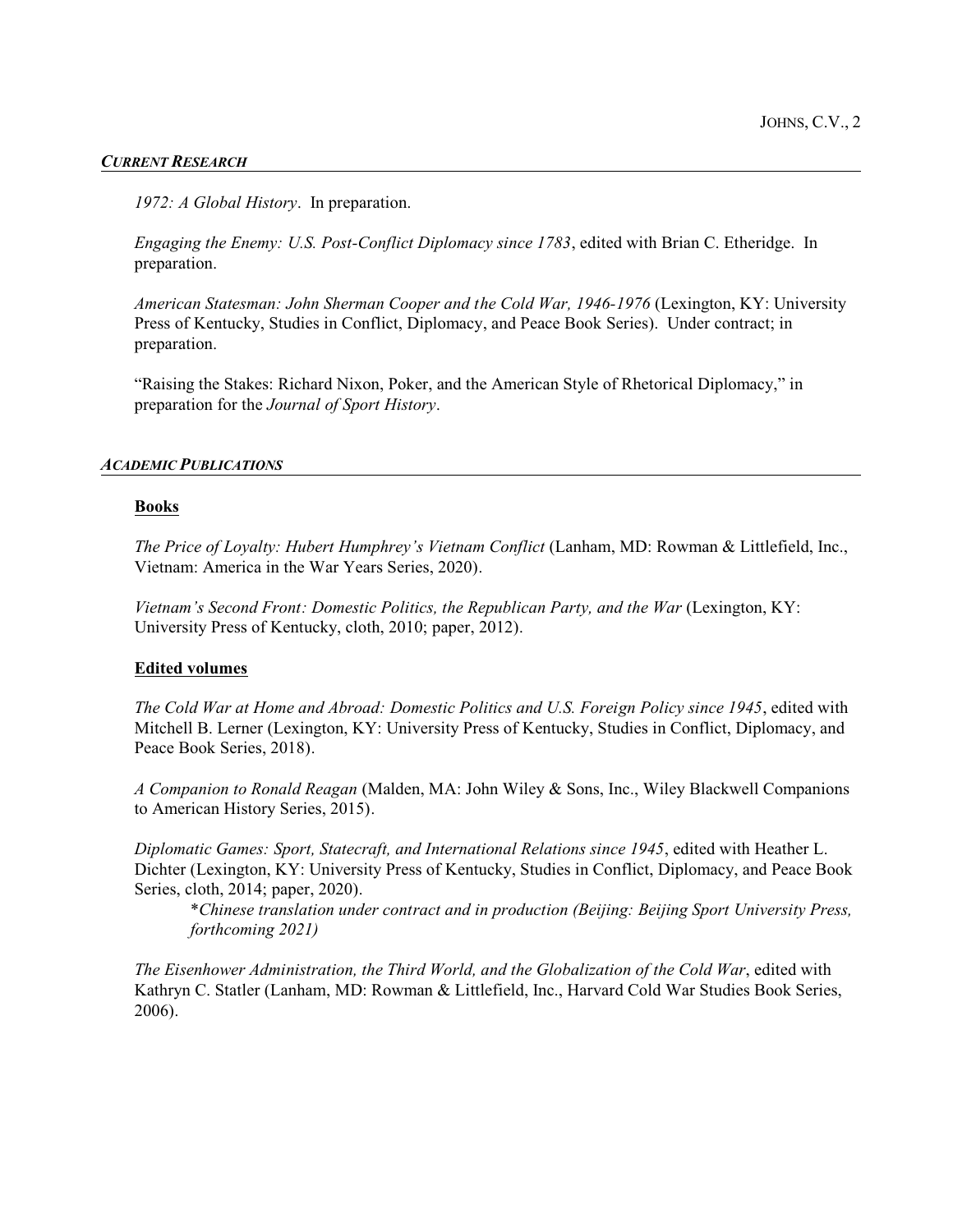## **Journal articles**

"The Diplomacy of Quiet Candor: John Sherman Cooper's Tenure as Ambassador to India," *Register of the Kentucky Historical Society* 119/1 (Winter 2021); in press.

"Breaking the Eleventh Commandment: Pete McCloskey's Campaign Against the Vietnam War," *California History* 98/1 (Spring 2021), 3-27.

"Mortgaging the Future: Barry Goldwater, Lyndon Johnson, and Vietnam in the 1964 Presidential Election," *Journal of Arizona History* 61/2 (Spring 2020), 149-160.

"Declining the 'Invitation to Struggle': Congressional Complicity in the Rise of the Imperial Presidency," *Pacific Historical Review* 89/1 (Winter 2020), 97-130.

"Thank God He's on Our Side: The Scholarship, Influence, and Legacy of David F. Schmitz," *Pacific Historical Review* 88/4 (Fall 2019), 659-666. \**Guest editor for the issue*

"The Johnson Administration, the Shah of Iran, and the Changing Pattern of U.S.-Iranian Relations: 'Tired of Being Treated Like a Schoolboy,'" *Journal of Cold War Studies* 9/2 (Spring 2007), 64-94.

"Doves Among Hawks: Republican Opposition to the War in Vietnam, 1964-1968," *Peace & Change* 31/4 (October 2006), 585-628.

"Achilles' Heel: The Vietnam War and George Romney's Bid for the Presidency, 1967 to 1968," *Michigan Historical Review* 26/1 (Spring 2000), 1-29. *\*Winner,* Michigan Historical Review *Graduate Student Essay Prize*, *1999*

"A Voice from the Wilderness: Richard Nixon and the Vietnam War, 1964-1966," *Presidential Studies Quarterly* 29/2 (Spring 1999), 317-335.

"Opening Pandora's Box: The Genesis and Evolution of the 1964 Congressional Resolution on Vietnam," *Journal of American-East Asian Relations* 6/2-3 (Summer-Fall 1997), 175-206.

## **Book chapters**

"Janus, Tocqueville, and the World: The Nexus of Domestic Politics and U.S. Foreign Policy," in Andrew L. Johns and Mitchell B. Lerner, eds., *The Cold War at Home and Abroad: Domestic Politics and U.S. Foreign Policy since 1945* (Lexington, KY: University Press of Kentucky, Studies in Conflict, Diplomacy, and Peace Series, 2018), 1-7.

"'To Grasp and Hold a Vision': Ronald Reagan in Historical Perspective," in Andrew L. Johns, ed., *A Companion to Ronald Reagan* (Malden, MA: John Wiley & Sons, Inc., Wiley Blackwell Companions to American History Series, 2015), 1-6.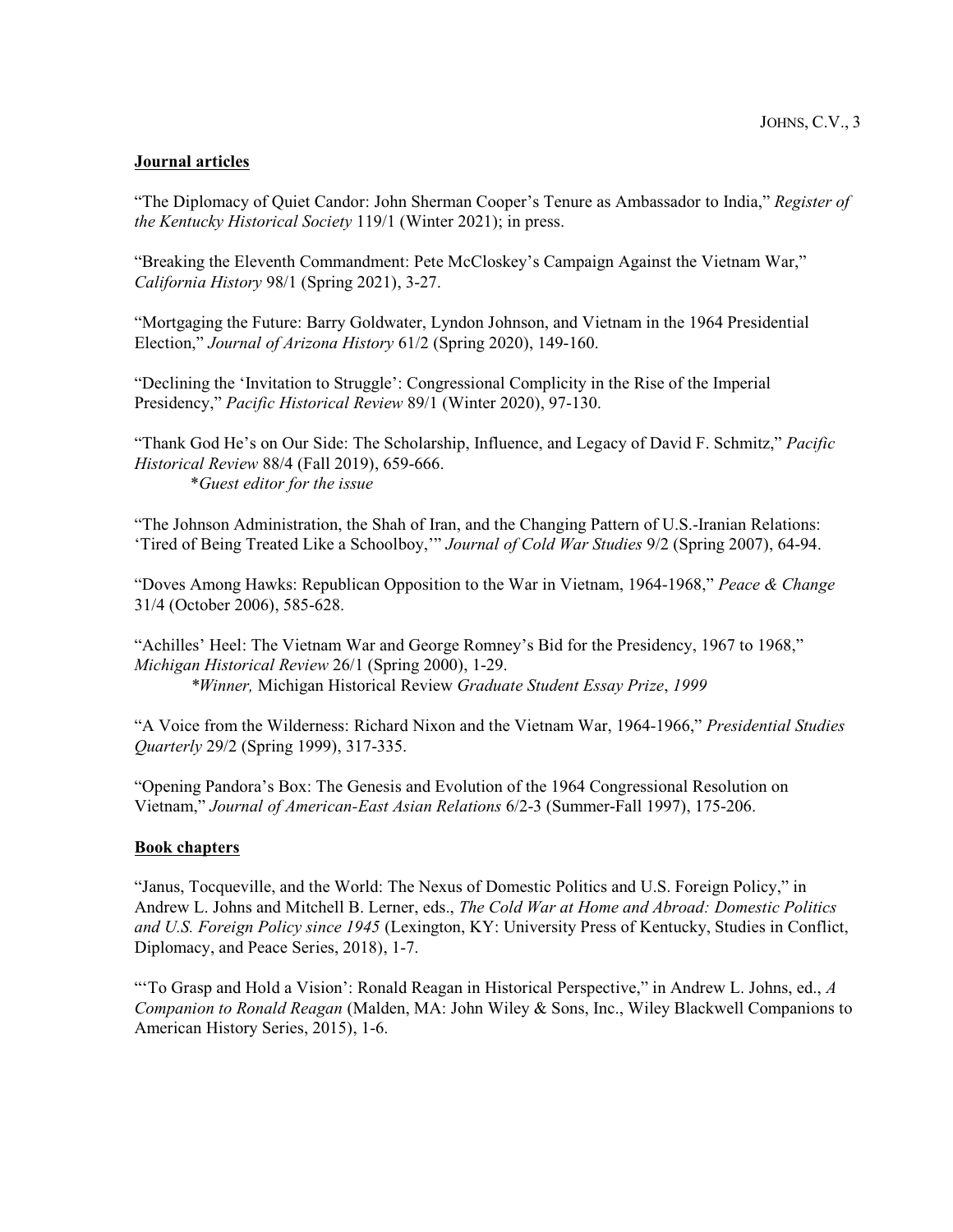"Competing in the Global Arena: Sport and Foreign Relations since 1945," in Heather L. Dichter and Andrew L. Johns, eds., *Diplomatic Games: Sport, Statecraft, and International Relations since 1945* (Lexington, KY: University Press of Kentucky, Studies in Conflict, Diplomacy, and Peace Book Series, 2014), 1-15.

\**Chinese translation under contract and in production (Beijing: Beijing Sport University Press, forthcoming 2021)*

"The Legacy of Lyndon B. Johnson," in Mitchell Lerner, ed., *A Companion to Lyndon B. Johnson* (Malden, MA: John Wiley & Sons, Inc., Blackwell Companions to American History Series, 2012), 504- 519.

"Hail to the Salesman in Chief: Domestic Politics, Foreign Policy, and the Presidency," in Kenneth Osgood and Andrew K. Frank, eds., *Selling War in a Media Age: The Presidency and Public Opinion in the American Century* (Gainesville, FL: University Press of Florida, 2010), 1-17.

## **Review essays**

"TBD," review essay on Aaron Donaghy, *The Second Cold War: Carter, Reagan, and the Politics of Foreign Policy* (2021) [Roundtable participants: Andrew L. Johns, Henry Maar, Nancy Mitchell, Thomas A. Schwartz, and Aileen Teague; author's response by Aaron Donaghy], H-Diplo Roundtable Review, in preparation.

"Partners in Power," review essay on Roham Alvandi, *Nixon, Kissinger, and the Shah: The United States and Iran in the Cold War* (2014) [Roundtable participants: Malcolm Byrne, Anoush Ehteshami, W. Taylor Fain, and Andrew L. Johns; author's response by Roham Alvandi], H-Diplo Roundtable Review 16/30 (July 2015).

"The Bad News is There is No Good News," review essay on Walter Hixson, *The Myth of American Diplomacy: National Identity and U.S. Foreign Policy* (2008) [Roundtable participants: Christopher Endy, Andrew L. Johns, and Naoko Shibusawa; author's response by Walter Hixson], *Passport: The Newsletter of the Society for Historians of American Foreign Relations*, 39/3 (January 2009), 6-9.

"Choosing Diem," review essay on Seth Jacobs, *America's Miracle Man in Vietnam: Ngo Dinh Diem, Religion, Race, and U.S. Intervention in Southeast Asia* (2004) [Roundtable participants: James Carter, Andrew L. Johns, Thomas R. Maddux, Edward Miller, Joseph G. Morgan; author's response by Seth Jacobs], H-Diplo Roundtable Review 8/6 (June 2007).

"Fighting Words," review article on Chris Tudda, *The Truth is Our Weapon: The Rhetorical Diplomacy of Dwight D. Eisenhower and John Foster Dulles* (2006), *Reviews in American History* 35/2 (June 2007), 273-283.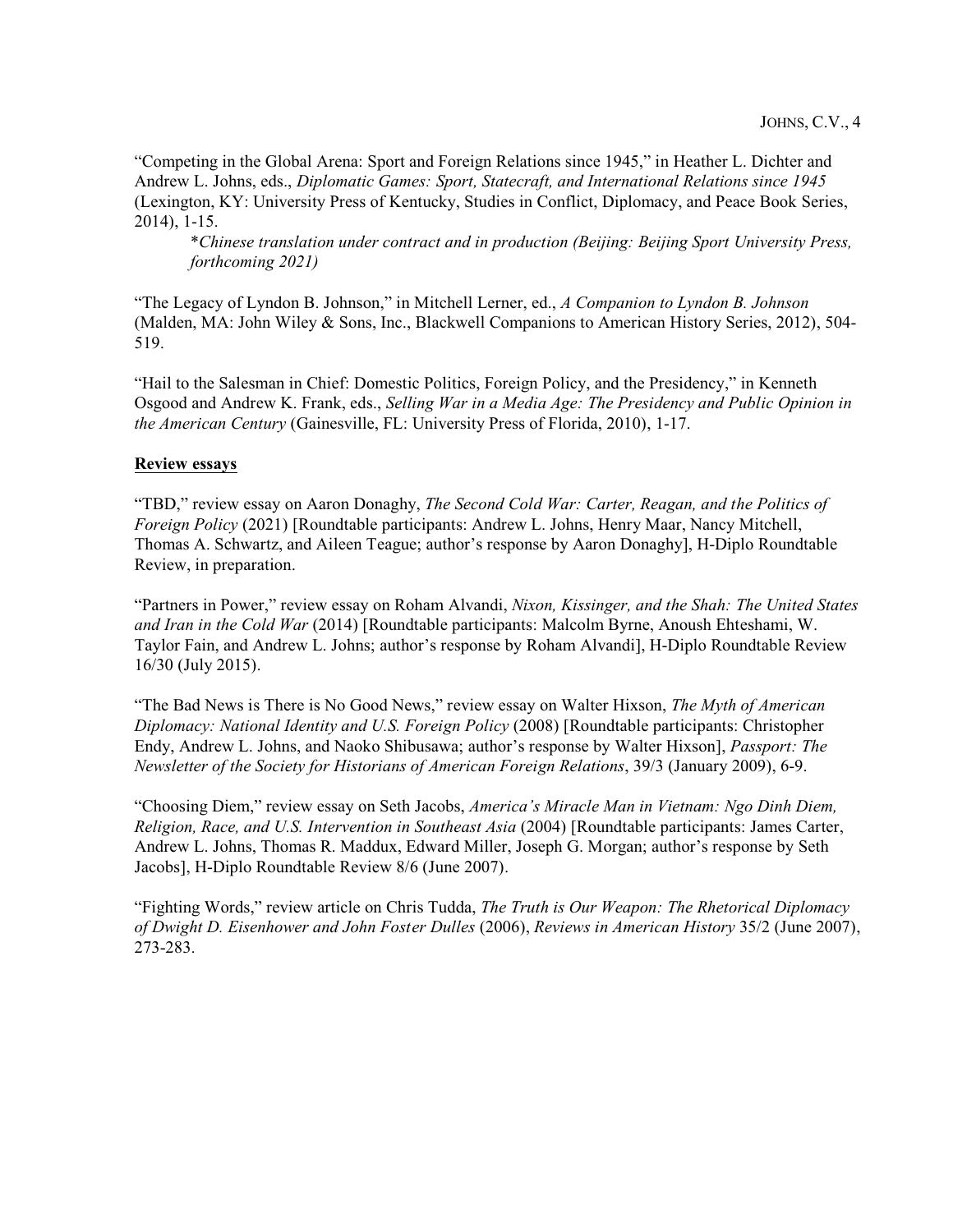## **Book reviews**

Review of Aram Goudsouzian, *The Men and the Moment: The Election of 1968 and the Rise of Partisan Politics in America* (2019), *New England Quarterly* 93/3 (September 2020); 535-538.

Review of Kyle Burke, *Revolutionaries for the Right: Anticommunist Internationalism and Paramilitary Warfare in the Cold War* (2018), *American Historical Review* 125/3 (June 2020), 1050-1051.

Review of Matthew Avery Sutton, *Double Crossed: The Missionaries Who Spied for the United States during the Second World War* (2019), *Pacific Historical Review* 89/2 (Spring 2020), 314-316.

Review of Daniel Immerwahr, *How to Hide an Empire: A History of the Greater United States* (2019), *Pacific Historical Review* 89/1 (Winter 2020), 161-162.

Review of Scott Laderman and Edwin A. Martini, eds., *Four Decades On: Vietnam, the United States, and the Legacies of the Second Indochina War* (2013), *Journal of American History* 101/2 (September 2014), 673-674.

Review of J.C.A. Stagg, *The War of 1812: Conflict for a Continent* (2012), *Canadian Journal of History/Annales Canadiennes de Histoire* 49/1 (Spring/Summer 2014), 129-130.

Review of Michael Bowen, *The Roots of Modern Conservatism: Dewey, Taft, and the Battle for the Soul of the Republican Party* (2011), *Journal of American Studies* 46/4 (November 2012), E70.

Review of Julian E. Zelizer, ed., *The Presidency of George W. Bush: A First Historical Assessment* (2010), *Canadian Journal of History/Annales Canadiennes de Histoire* 47/2 (Fall 2012), 457-459.

Review of Eugenie M. Blang, *Allies at Odds: America, Europe, and Vietnam, 1961-1968* (2011), *American Historical Review* 116/5 (December 2011), 1453-1454.

Review of Richard H. Immerman, *Empire for Liberty: A History of American Imperialism from Benjamin Franklin to Paul Wolfowitz* (2010), *Canadian Journal of History/Annales Canadiennes de Histoire* 46/2 (Fall 2011), 409-411.

Review of W. Taylor Fain, *American Ascendance and British Retreat in the Persian Gulf Region* (2008), *Journal of Cold War Studies* 13/4 (Fall 2011), 217-218.

Review of Colin Dueck, *Hard Line: The Republican Party and U.S. Foreign Policy since World War II* (2010), *Journal of American History* 98/2 (September 2011), 597-598.

Review of Timothy Stanley, *Kennedy vs. Carter: The 1980 Battle for the Democratic Party's Soul* (2010), *Journal of American Studies* 45/3 (August 2011), 636-638.

Review of Julian E. Zelizer, *Arsenal of Democracy: The Politics of National Security–From World War II to the War on Terrorism* (2009), *Journal of Military History* 74/4 (October 2010), 1328-1329.

Review of James M. Carter, *Inventing Vietnam: The United States and State Building, 1954-1968* (2008), *Canadian Journal of History/Annales Canadiennes de Histoire* 44/2 (Fall 2009), 380-382.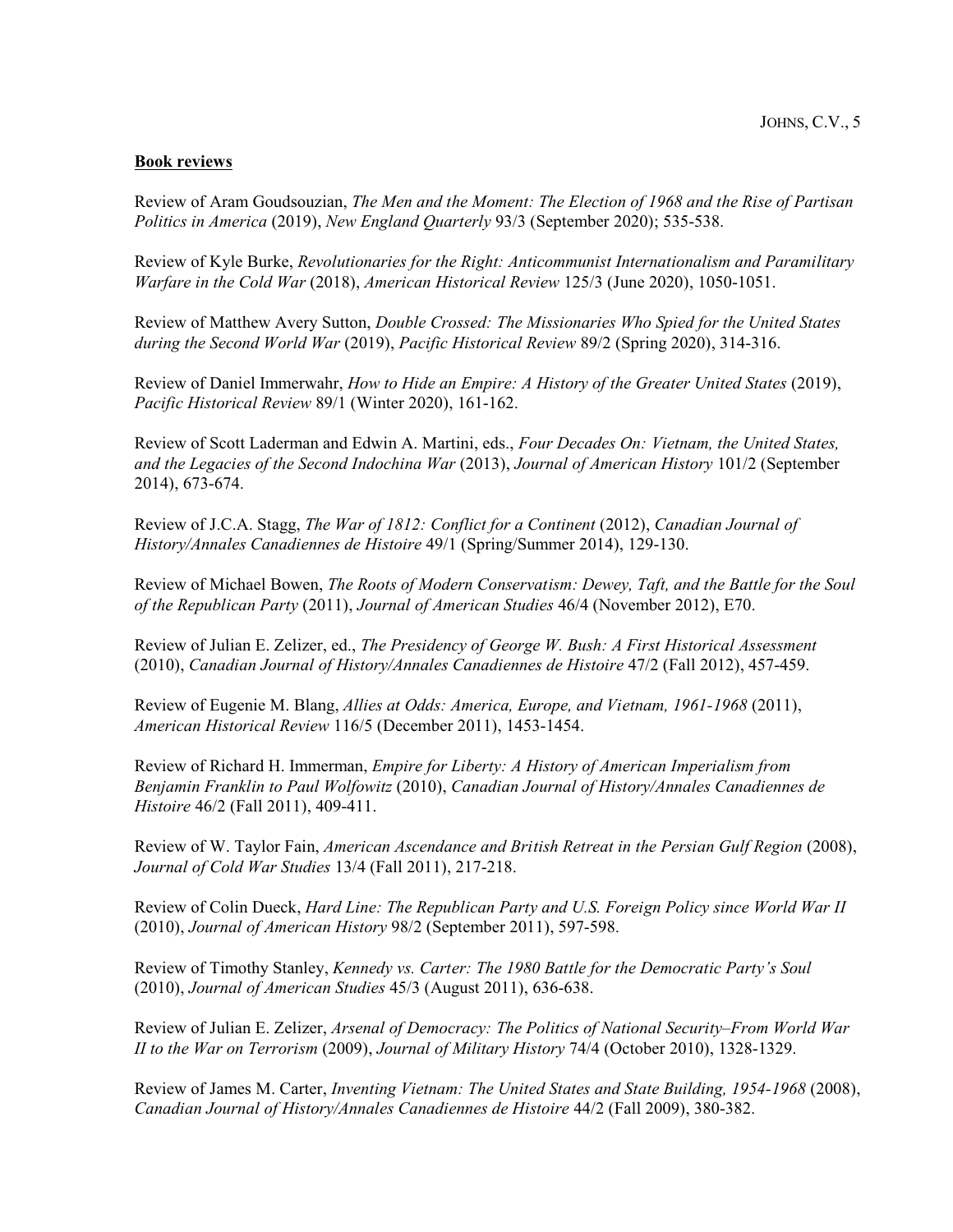Review of Guangqiu Xu, *Congress and the U.S.-China Relationship, 1949-1979* (2007), *Journal of American History* 94/4 (March 2008), 1315.

Review of Salim Yaqub, *Containing Arab Nationalism: The Eisenhower Doctrine and the Middle East* (2004), *Journal of Cold War Studies* 9/4 (Fall 2007), 147-149.

Review of Mark Moyar, *Triumph Forsaken: The Vietnam War, 1945-1965* (2006), *Canadian Journal of History/Annales Canadiennes de Histoire* 42/1 (Spring/Summer 2007), 160-163.

Review of John M. Shaw, *The Cambodian Campaign: The 1970 Offensive and America's Vietnam War* (2005), *Journal of American History* 93/2 (September 2006), 610-611.

Review of Walter LaFeber, *The Deadly Bet: LBJ, Vietnam, and the 1968 Election* (2005), *Canadian Journal of History/Annales Canadiennes de Histoire* 41/1 (Spring/Summer 2006), 164-166.

Review of John Prados and Margaret Pratt Porter, eds., *Inside the Pentagon Papers* (2004), *Presidential Studies Quarterly* 35/3 (September 2005), 619-621.

Review of David L. Anderson, *The Columbia Guide to the Vietnam War* (2002), *Journal of Conflict Studies* 25/1 (Summer 2005), 185-186.

Review of Dale Bumpers, *The Best Lawyer in a One-Lawyer Town: A Memoir* (2003), *Southwestern Historical Quarterly* 108/3 (January 2005), 418-419.

Review of Philip E. Catton, *Diem's Final Failure: Prelude to America's War in Vietnam* (2003), *Pacific Historical Review* 73/1 (February 2004), 159-161.

Review of John Hagan, *Northern Passage: American Vietnam War Resisters in Canada* (2001), *Journal of Cold War Studies* 5/2 (Spring 2003), 86-89.

Review of Thomas Preston, *The President and His Inner Circle: Leadership Style and the Advisory Process in Foreign Affairs* (2001), H-Diplo, H-Net Reviews, December 2001.

Review of Paul Kengor, *Wreath Layer or Policy Player: The Vice President's Role in Foreign Affairs* (2000), H-Diplo, H-Net Reviews, May 2001.

Review of Mitchell K. Hall, *The Vietnam War* (2000), H-War, H-Net Reviews, February 2001.

Review of Zachary Karabell, *What's College For?: The Struggle to Define American Higher Education* (1998), *Perspectives* 37/7 (October 1999), 45-46.

Review of Frank E. Vandiver, *Shadows of Vietnam: Lyndon Johnson's Wars* (1997) and James Morley and Masashi Nishihara, eds., *Vietnam Joins the World* (1997), H-US-Japan, H-Net Reviews, October 1998.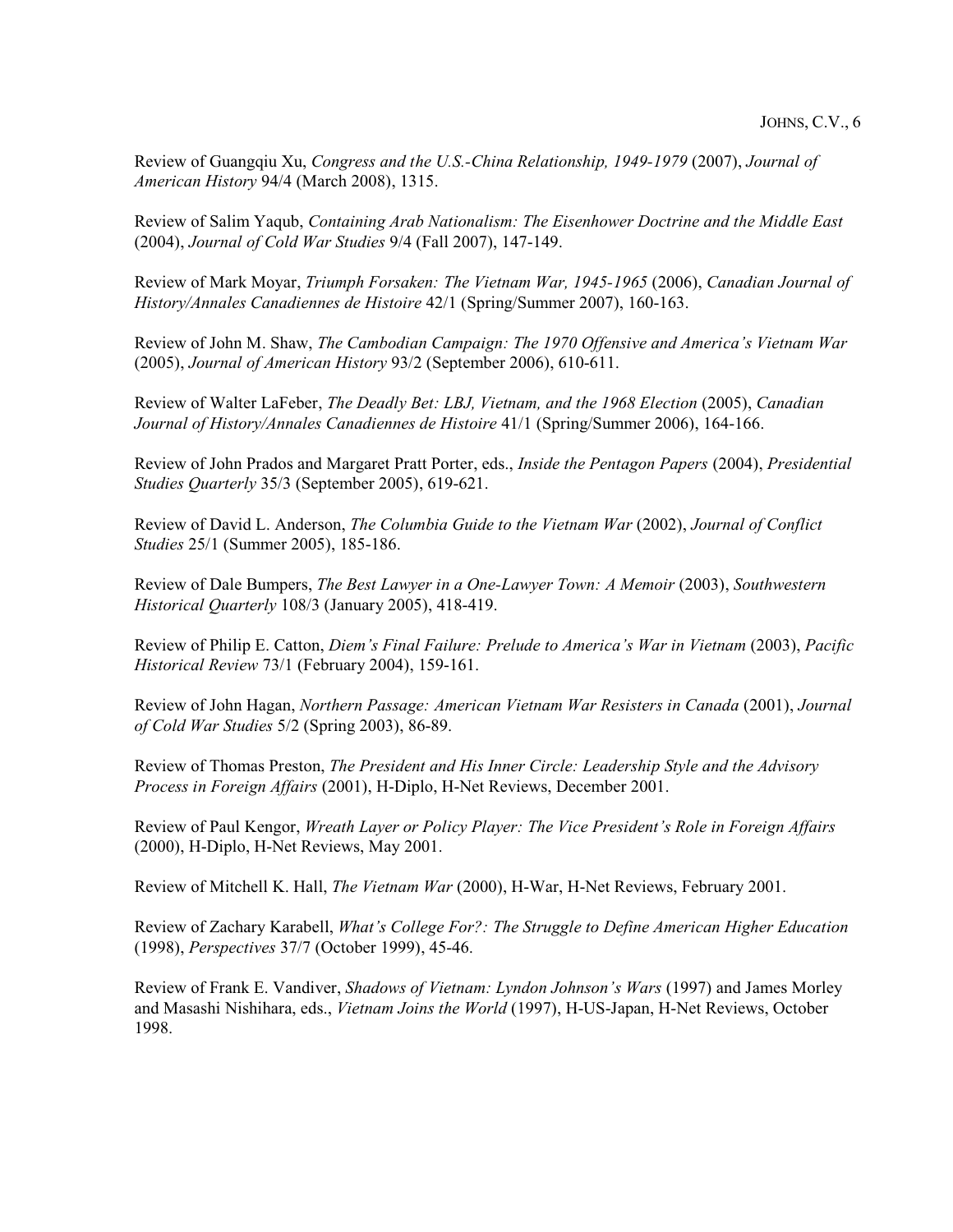#### **Reference essays**

"George Ball," "Barry Goldwater," and "Walt Rostow," in Ruud Van Dijk, William Glenn Gray, Svetlana Savranskaya, Jeremi Suri, and Qiang Zhai, eds., *Encyclopedia of the Cold War*, 2 vols. (New York: Routledge, 2008).

"Boland Amendments," "Tet Offensive," and "X Article," in James Ciment, ed., *Postwar America: An Encyclopedia of Social, Political, Cultural, and Economic History*, 4 vols. (Armonk, NY: M.E. Sharpe, Inc., 2007).

"J. William Fulbright," "Green Berets," "Pleiku incident," "Southeast Asia Treaty Organization," and "Strategic hamlets," in James I. Matray, ed., *East Asia and the United States: An Encyclopedia of Relations since 1784*, 2 vols. (Westport, CT: Greenwood Press, 2002).

"The Emergence of an Anti-communist Consensus in the Early Cold War," in *History in Dispute, Volume 2–American Social and Political Movements, 1945-2000: Pursuit of Liberty*, Robert J. Allison, ed. (Detroit, MI: St. James Press, 2000): 204-208.

"David Crockett," "General George Armstrong Custer," "Admiral George Dewey," and "Admiral Alfred Thayer Mahan," in Elizabeth Marshall Dubrulle, ed., *19th Century American History* (Santa Barbara, CA: ABC-CLIO, 1998).

"General Edward Braddock," "Silas Deane," "Daniel Dulany, Jr.," and "General Sir William Howe," in Elizabeth Marshall Dubrulle, ed., *18th Century American History* (Santa Barbara, CA: ABC-CLIO, 1998).

#### **Opinion & editorial columns**

"From the Chancery: More Things I Think," *Passport: The Society for Historians of American Foreign Relations Review* 50/2 (September 2019), 6-7.

"From the Chancery: Gratitude," *Passport: The Society for Historians of American Foreign Relations Review* 49/3 (January 2019), 6.

"From the Chancery: Times Like These," *Passport: The Society for Historians of American Foreign Relations Review* 48/2 (September 2017), 6.

"The Last Word: Team SHAFR," *Passport: The Society for Historians of American Foreign Relations Review* 47/3 (January 2017), 71.

"The Last Word: SHAFR and the Patriots' Way," *Passport: The Society for Historians of American Foreign Relations Review* 46/3 (January 2016), 78-79.

"The Last Word: Things I Think," *Passport: The Society for Historians of American Foreign Relations Review* 46/1 (April 2015), 59.

"The Last Word: Signs of the Apocalypse," *Passport: The Society for Historians of American Foreign Relations Review* 42/3 (January 2012), 43.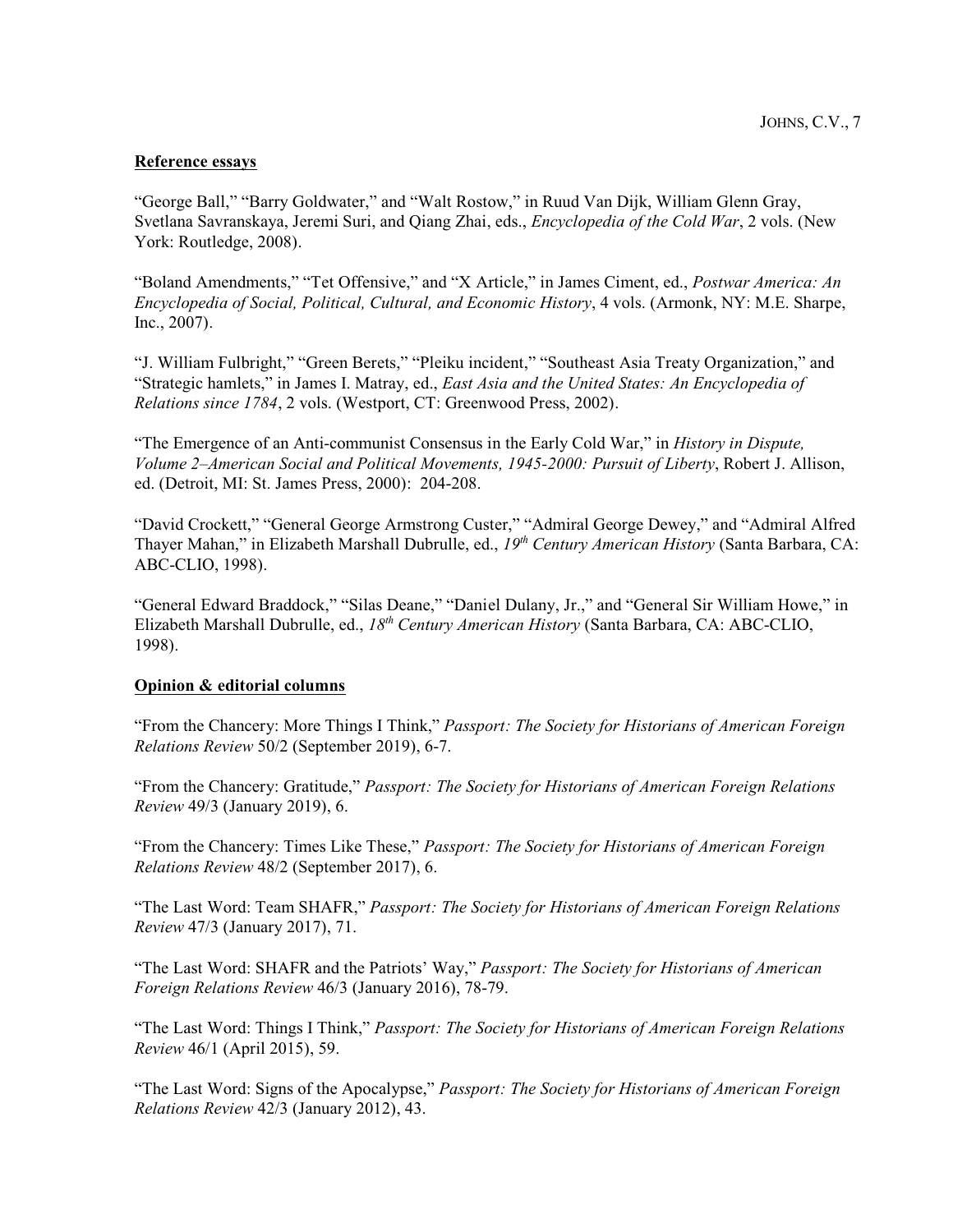"Foreign Policy and the 2012 Presidential Election," Society for Historians of American Foreign Relations web site [SHAFR.org], 6 June 2011.

"Back to the Shores of Tripoli," Society for Historians of American Foreign Relations web site [SHAFR.org], 23 March 2011.

"The War of Analogies over Egypt," Society for Historians of American Foreign Relations web site [SHAFR.org], 16 February 2011.

"WikiLeaks and the Diplomatic Historian," Society for Historians of American Foreign Relations web site [SHAFR.org], 29 December 2010.

"Of Mice, Men, and Presidents," Society for Historians of American Foreign Relations web site [SHAFR.org], 29 December 2008.

"The Last Word: The Yoo-Cole Debate," *Passport: The Newsletter of the Society for Historians of American Foreign Relations* 39/2 (September 2008), 79.

## **Research notes**

"Needles in the Haystacks: Using Congressional Collections in Foreign Relations Research," *The Society for Historians of American Foreign Relations Newsletter* 34/1 (March 2003), 1-7.

#### **Other academic essays**

"The Imperial Presidency and the Irrelevant Congress," University of California Press blog [https://www.ucpress.edu/blog/49097/the-imperial-presidency-and-the-irrelevant-congress/], 10 February 2020.

Author's response, roundtable on Andrew L. Johns, *Vietnam's Second Front: Domestic Politics, the Republican Party, and the War* (2010) [Roundtable participants: James M. Carter, Steven Casey, Joseph A. Fry, and KC Johnson], H-Diplo/International Security Studies Forum Roundtable Review 1/4 (November 2010); cross-posted on H-War, 18 January 2011.

Editors' response, with Kathryn C. Statler, roundtable on Kathryn C. Statler and Andrew L. Johns, eds., *The Eisenhower Administration, the Third World, and the Globalization of the Cold War* (2006) [Roundtable participants: Kenton Clymer, Brian Etheridge, Mary Ann Heiss, Thomas R. Maddux, and Chris Tudda], H-Diplo Roundtable Review 8/2 (March 2007).

"Ten Steps toward a Successful Graduate Student Career," *Organization of American Historians Newsletter* 27/3 (August 1999), 17, 24.

"A Thriving Scene: Cold War History at U.C., Santa Barbara," with Kenneth A. Osgood, *The Society for Historians of American Foreign Relations Newsletter* 30/1 (March 1999), 1-7.

"Planning a Graduate Student Conference," with Kenneth A. Osgood, *Perspectives* 37/3 (March 1999), 39-41.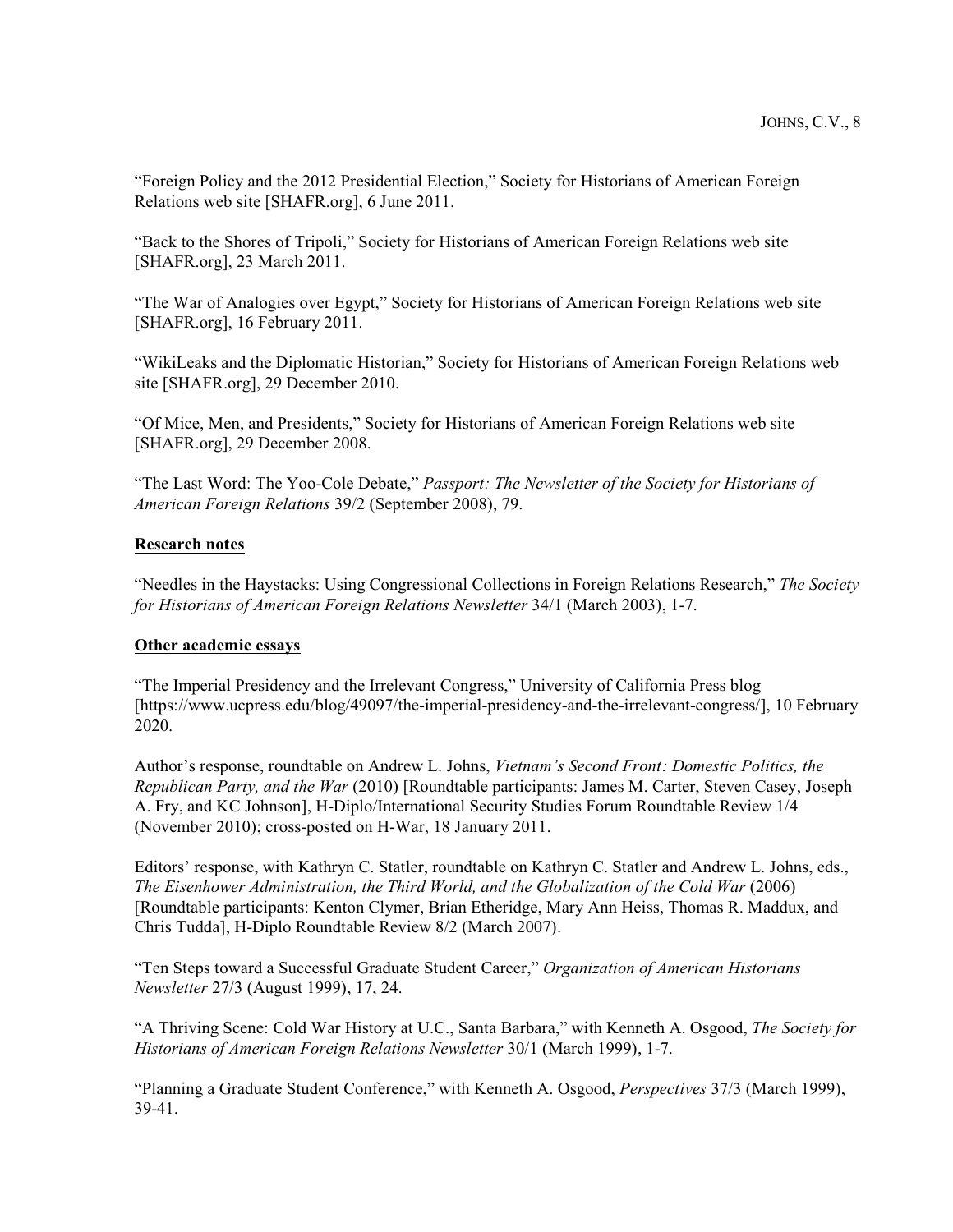#### *INVITED LECTURES*

"A Faustian Bargain: Hubert Humphrey, LBJ, and the Vietnam War," Department of History, California State University, Fresno, October 2020.

"The Price of Loyalty: Hubert Humphrey's Vietnam Conflict and Other Examples of Failed Fealty," Department of History, University of San Diego, October 2020.

"The Price of Loyalty: Hubert Humphrey's Vietnam Conflict and Other Examples of Failed Fealty," Plenary address, University of California, Santa Barbara Center for Cold War Studies/George Washington University Cold War Program/London School of Economics Cold War Studies Centre (UCSB/GWU/LSE) International Graduate Student Conference on the Cold War, University of California, Santa Barbara, April 2020 [conference cancelled due to COVID-19 restrictions].

"Declining the 'Invitation to Struggle': Congressional Complicity in the Rise of the Imperial Presidency," Presidential Address, Pacific Coast Branch of the American Historical Association, Las Vegas, Nevada, August 2019.

"*Vietnam's Second Front*: The Nexus of Domestic Politics and Foreign Relations during America's Longest War," Department of History, Binghamton University, SUNY, October 2013.

"Confronting the Hydra: Lyndon Johnson, Domestic Politics, and the Vietnam War, 1965-1967," Department of History, Metropolitan State College of Denver, March 2011.

"War on Multiple Fronts: Domestic Politics, Foreign Policy, and the Historiography of the Vietnam War," Joan B. Kroc Institute for Peace and Justice & Department of History, University of San Diego, November 2010.

"*Vietnam's Second Front*: The Nexus of Domestic Politics and Foreign Relations during America's Longest War," Center for Cold War Studies and International History, Interdisciplinary Humanities Center, Walter Capps Center for the Study of Ethics, Religion, and Public Life, & Department of History, University of California, Santa Barbara, May 2010.

"Domestic Politics and Foreign Policy during the Vietnam Era," Reves Center for International Studies, East Asian Studies, Asian Studies Initiative, & Lyon G. Tyler Department of History, College of William & Mary, April 2010.

"The State of the Field in U.S. Foreign Relations," Graduate Student Association, Department of History, College of William & Mary, April 2010.

"The Expanding Universe Theory: Recent Trends in Historiography on the Vietnam War," Stanley Kaplan Program in American Foreign Policy & Department of History, Williams College, February 2009.

"The GOP and U.S. Vietnam Policy," Bush School of Government and Public Service, College Station, Texas, October 2007.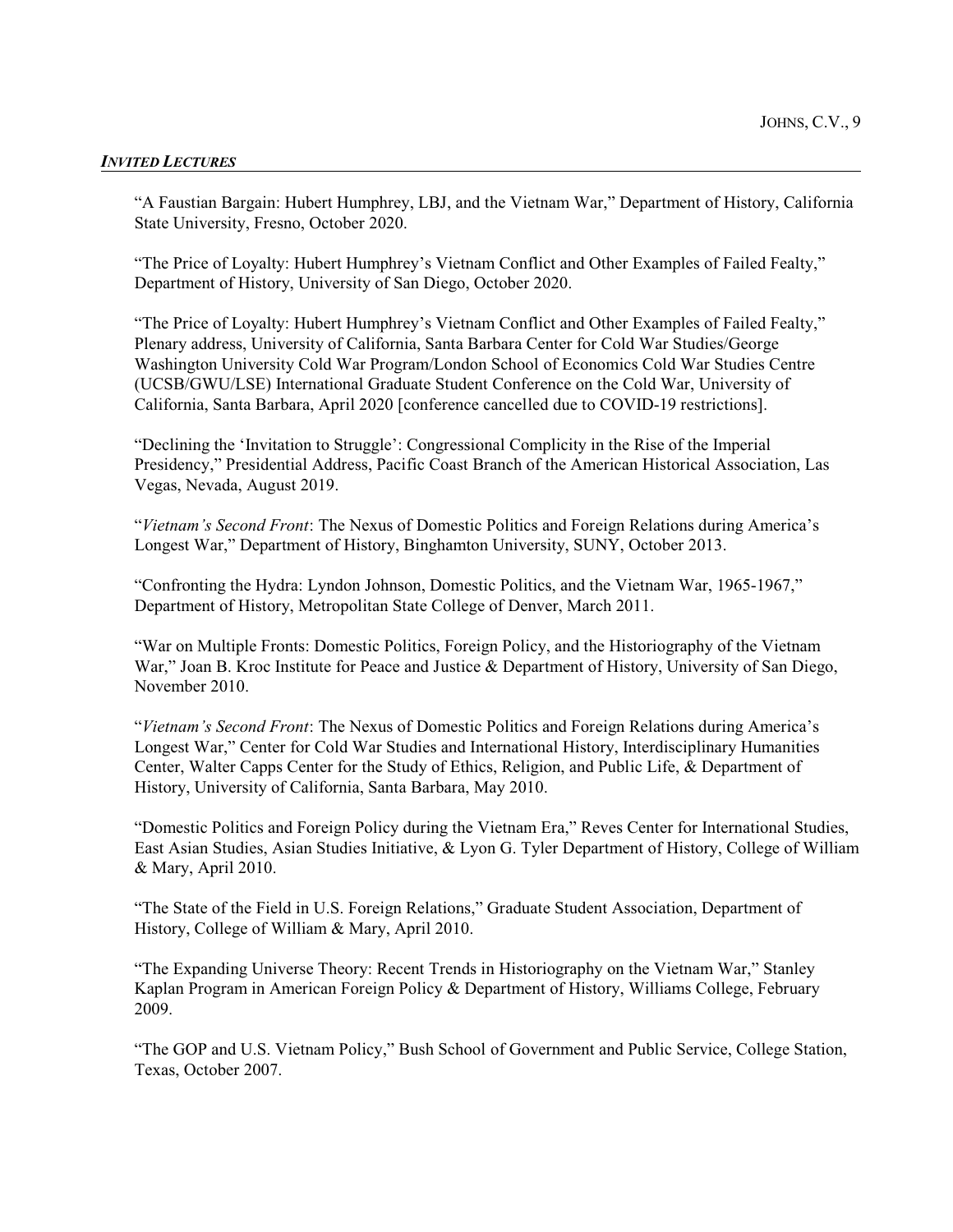"The Perils and Promise of the Academic Job Market: A Cautionary–Yet Inspiring–Tale," Graduate Student Association, Department of History, Texas A&M University, October 2007.

"The Eisenhower Administration, the Third World, and the Globalization of the Cold War," Department of History, Texas A&M University, October 2007.

"The Goldwater and Fannin Papers: Using Congressional Collections in Foreign Relations Research," Arizona Historical Foundation, Tempe, Arizona, February 2006.

"The Republican Party's Influence on U.S. Vietnam Policy," Third Annual American Foreign Policy Lecture, American Foreign Policy Center, Louisiana Tech University, August 2005.

"The Queen of Diamonds and the Delphic Oracle: George Romney, Richard Nixon, and the Vietnam War, 1967-1968," Department of History, California State University, Northridge, April 2000.

"George Romney and the Vietnam War," Mark C. Stevens Fellowship Lecture, Bentley Historical Library, University of Michigan, August 1998.

# *CONFERENCE PAPERS*

"I Have Come to Praise Caesar, Not to Bury Him," roundtable on "Thank God He's On Our Side: A Roundtable in Celebration of the Scholarship of David F. Schmitz," Pacific Coast Branch of the American Historical Association (PCB-AHA) conference, Santa Clara, CA, August 2018; PCB-AHA Presidential Panel co-sponsored by the Society for Historians of American Foreign Relations (SHAFR). With Kimber Quinney, David Schmitz, Kathryn Statler, and Vanessa Walker; organized panel.

"Contested Legacy: Ronald Reagan's Influence in Myth and Reality," roundtable on "Reagan, Iran-*Contra*, and Terrorism 30 Years Later," PCB-AHA conference, Northridge, CA, August 2017; panel cosponsored by SHAFR. With Kyle Longley, Chester Pach, Dustin Walcher, and Salim Yaqub; organized panel.

"Reagan and the World: Legacy, Myth, and Memory," roundtable on "Ronald Reagan's Foreign Policy at 35," PCB-AHA conference, Waikoloa Beach, Hawai'i, August 2016. With Chester Pach, Vanessa Walker, and Dustin Walcher; organized panel.

"The Diplomacy of Quiet Candor: John Sherman Cooper's Tenure as Ambassador to India, 1955-1956," American Historical Association (AHA) conference, New York, New York, January 2015; panel cosponsored by the Society for Advancing the History of South Asia (SAHSA).

"Quiet Candor in the Era of Détente: John Sherman Cooper's Tenure as Ambassador to East Germany, 1974-1976, " SHAFR conference, Lexington, Kentucky, June 2014; organized panel.

"Politics and Policy: Two Sides of the Same Coin?," roundtable on "Policy History and Diplomatic History: Together at Last?" Policy History conference, Columbus, Ohio, June 2014; co-organized panel; panel co-sponsored by SHAFR. With William Hitchcock, Mitchell Lerner, Grant Madsen, and Robert McMahon.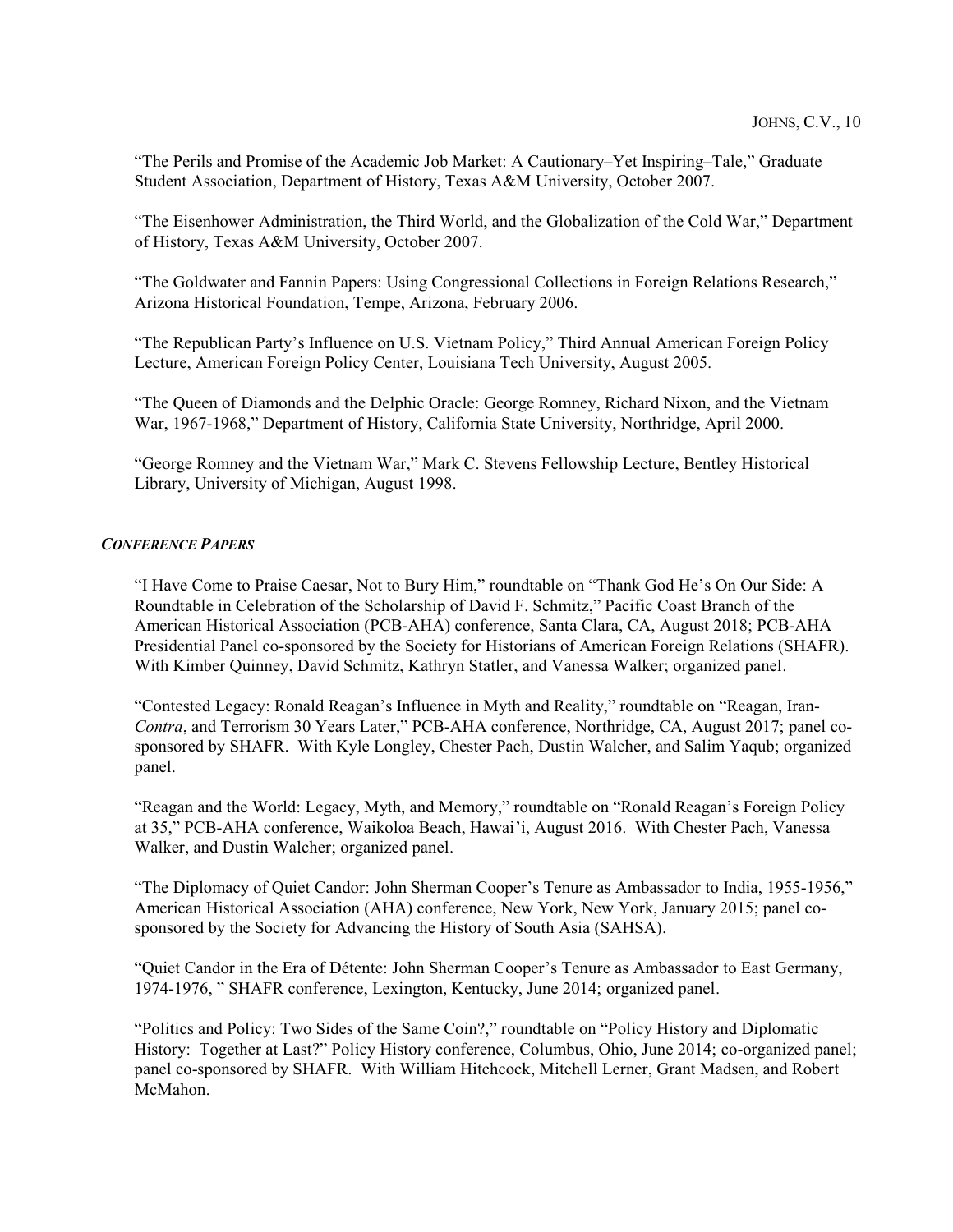"The Role of Foreign Relations in U.S. Elections," roundtable on "Domestic Politics and Foreign Policy," PCB-AHA conference, San Diego, California, August 2012; panel solicited by PCB-AHA president and program committee chair and co-sponsored by SHAFR. With Kenneth Osgood, Chester Pach, Dustin Walcher, and Thomas Zeiler.

"Politics, Diplomacy, and the Gipper," roundtable on "Reconsidering Ronald Reagan and U.S. Foreign Relations," SHAFR conference, Hartford, Connecticut, June 2012; organized panel. With Jason Colby, Jeremy Kuzmarov, Chester Pach, and Dustin Walcher.

"Elections, Partisan Politics, and U.S. Foreign Policy," roundtable on "Not All Politics is Local: Domestic Politics and U.S. Foreign Relations," SHAFR conference, Alexandria, Virginia, June 2011. With Campbell Craig, Andrew Falk, Andrew Johnstone, Ralph Levering, and Elizabeth Sanders.

"Two Fronts in Two Conflicts: Domestic Politics and War in Vietnam and Afghanistan," roundtable on "Vietnam and Afghanistan," PCB-AHA conference, Santa Clara, California, August 2010; panel solicited by PCB-AHA president and program committee chair and co-sponsored by SHAFR. With Kyle Longley and David Schmitz.

"Accepting the 'Invitation to Struggle': Congress, the Vietnam War, and the Breakdown of the Cold War Consensus," AHA conference, San Diego, California, January 2010; panel co-sponsored by SHAFR.

"Diplomacy of Quiet Candor: John Sherman Cooper's Tenure as Ambassador to India, 1955-1956," SHAFR conference, Falls Church, Virginia, June 2009; organized panel.

"The Expanding Universe Theory: Six Trends in the Literature on Vietnam," roundtable on "The State of Historiography on the Second Indochina War," PCB-AHA conference, Pasadena, California, August 2008; organized and moderated panel by invitation of the PCB-AHA program committee and presidentelect; panel co-sponsored by SHAFR. With David Anderson, Jessica Chapman, and Joseph A. Fry.

"Poker and the Rhetorical Diplomacy of the Vietnam War: A Reconsideration of Richard Nixon's Madman Theory," Presidential Panel, Society for Military History (SMH) conference, Ogden, Utah, April 2008; panel solicited by SMH president and conference organizers; panel co-sponsored by SHAFR.

"Raising the Stakes: Poker, Chess, and Richard Nixon's Madman Theory Reconsidered,"SHAFR conference, Chantilly, Virginia, June 2007; organized panel.

"Breaking the Eleventh Commandment: Paul McCloskey, Richard Nixon, and Vietnam in the 1972 Presidential Election," SHAFR conference, Lawrence, Kansas, June 2006.

"Tail Wagging the Dog: The Johnson Administration's Policy Toward Iran and Lessons for the Bush Administration," conference on "Americans and the World: Foreign Relations, Immigration, and Cultural Exchange in Historical Perspective," sponsored by the Indiana Association of Historians, Hanover, Indiana, February 2006.

"Tired of Being Treated Like a Schoolboy': U.S.-Iranian Relations in the Shadow of Vietnam, 1965-1967," SHAFR conference, College Park, Maryland, June 2005; organized panel. Panel selected by conference program committee to serve as the plenary session for the conference.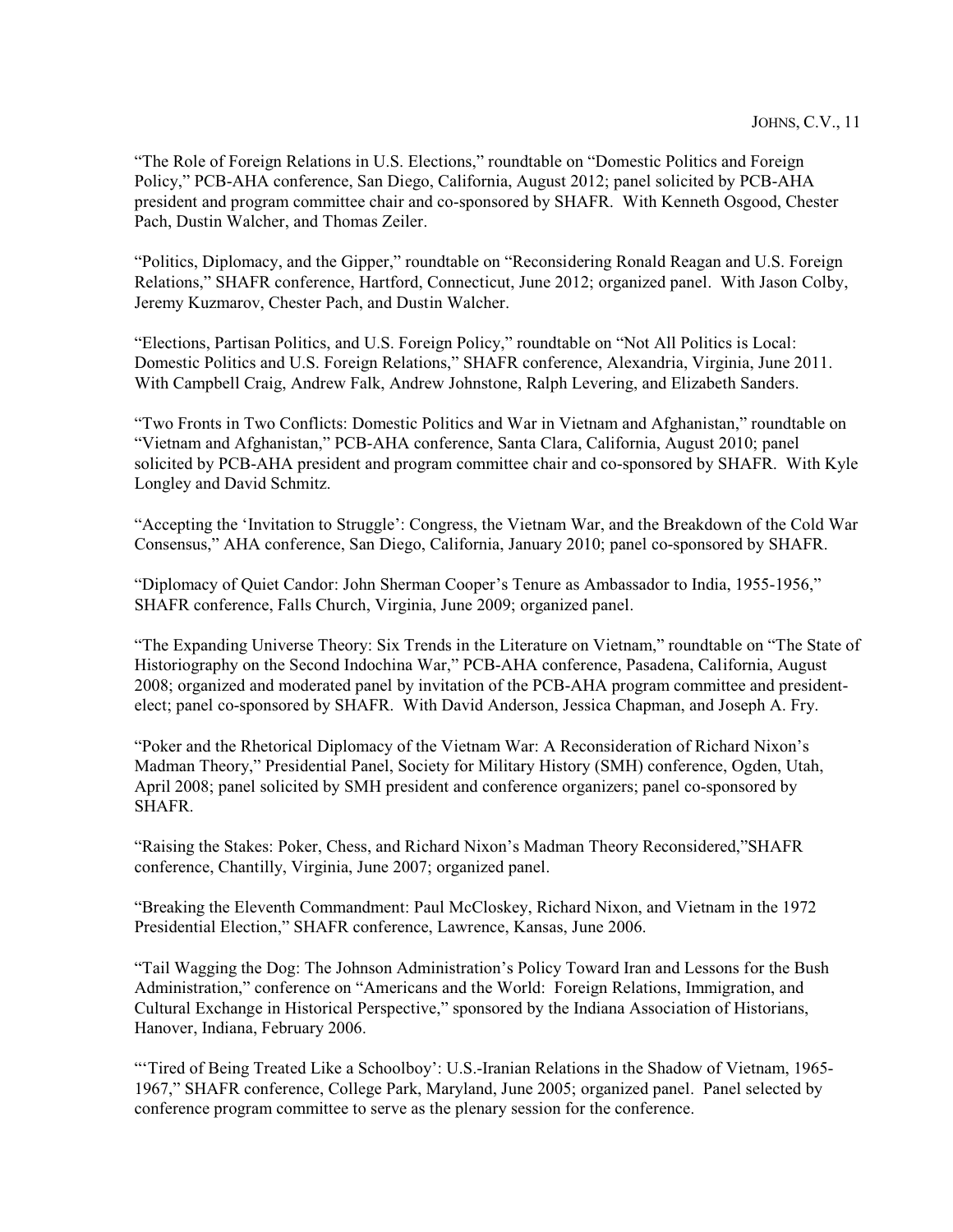"Doves Among Hawks: Republican Opposition to the War in Vietnam, 1964-1968," SHAFR conference, Toronto, Canada, June 2000; organized panel.

"Hawks, Doves, and Elephants: The Vietnam War and the 1968 Republican Presidential Nomination," PCB-AHA conference, Maui, Hawai'i, August 1999; organized panel.

"'Considerable Influence': Eisenhower, the Republican Party, and the 'Democrats' War,' 1960-1969," SHAFR conference, College Park, Maryland, June 1998.

"'The Tocqueville Oscillation': Domestic Politics and the 1964 Congressional Resolution on Vietnam," SHAFR conference, Boulder, Colorado, June 1996; organized panel.

"Taking the Next Step: Lyndon Johnson's Decision to Pursue a Congressional Resolution on Vietnam," Cold War History Group conference, University of California, Santa Barbara, May 1996.

#### *CONFERENCE PARTICIPATION (CHAIR & COMMENTARY)*

Commentator, panel on "Domestic Politics, Foreign Policy, and the Cold War," UCSB/GWU/LSE International Graduate Student Conference on the Cold War, University of California, Santa Barbara, May 2020 [conference cancelled due to COVID-19 restrictions].

Chair, roundtable on "*Democracy and Diplomacy*: Twenty Years Later," SHAFR conference, San Diego, California, June 2016.

Chair and commentator, panel on "Opposing Any 'Substitute for Victory': Conservatism and U.S. Foreign Policy during the Cold War," SHAFR conference, Lexington, Kentucky, June 2014.

Chair, panel on "People and Plutonium in Motion: Global Grassroots Anti-Nuclear Activism," PCB-AHA conference, Denver, Colorado, August 2013.

Commentator, panel on "The Roots of a Republican Postwar Foreign Policy, 1945-1955," SHAFR conference, Arlington, Virginia, June 2013.

Chair and commentator, panel on "Sports and Foreign Relations in a Global Age," SHAFR conference, Arlington, Virginia, June 2013.

Chair and commentator, panel on "Confronting Dien Bien Phu: Why the United States Decided Against War in 1954," Policy History conference, Richmond, Virginia, June 2012.

Chair and commentator, panel on "Countering the Protest: Domestic Supporters of the Vietnam War," SHAFR conference, Alexandria, Virginia, June 2011.

Chair, panel on "Religion and Foreign Relations in Contemporary America," PCB-AHA conference, Santa Clara, California, August 2010.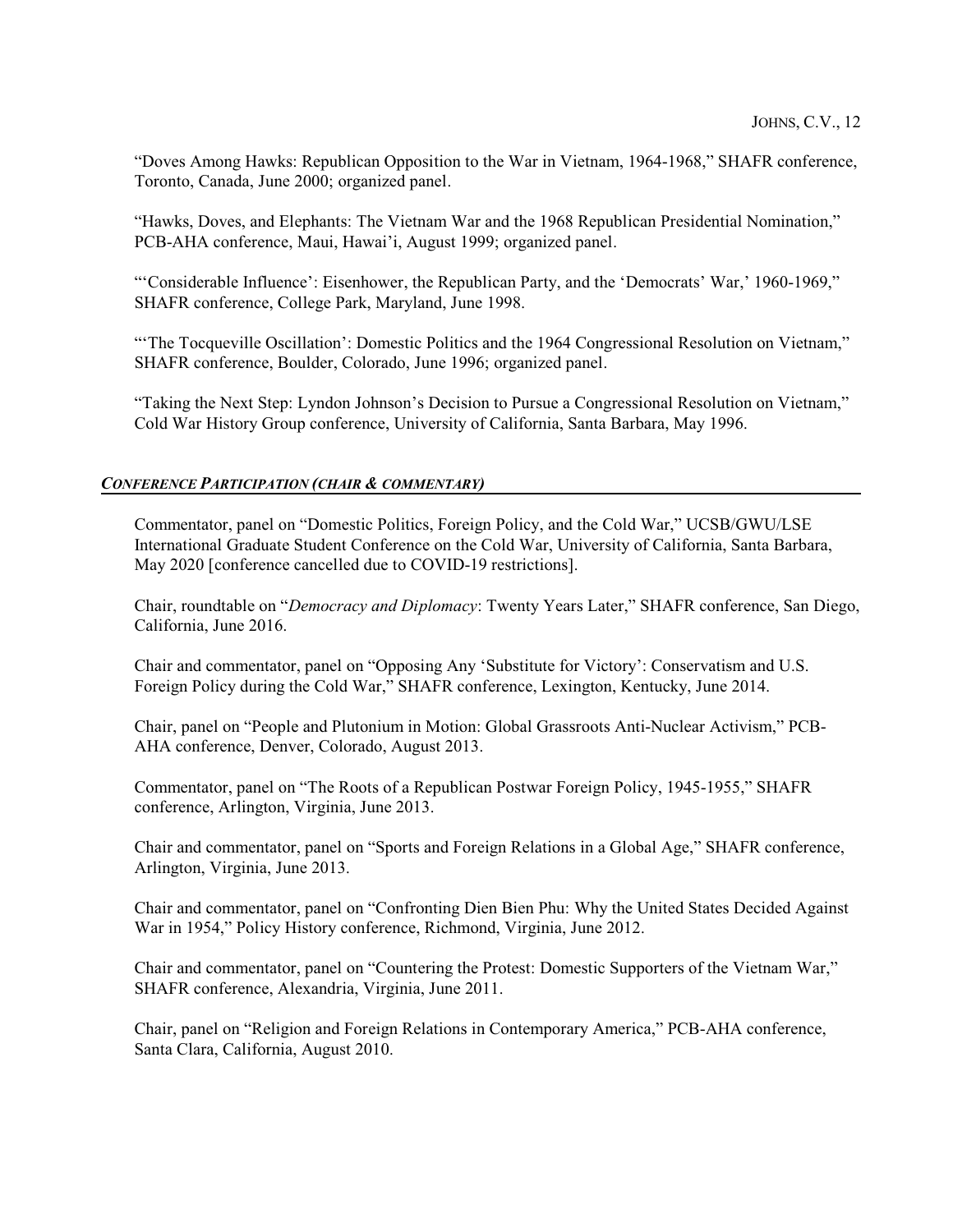Chair and commentator, panel on "Congress and U.S. Foreign Policy during the Early Cold War," SHAFR conference, Madison, Wisconsin, June 2010.

Chair (invited), panel on "Congress, the President, and U.S. Foreign Relations," conference on "Breaking Down the Walls: Increasing the Discourse and Exchanging Ideas in the American Policy-making Community," Phoenix, Arizona, April 2010. Conference co-sponsored by Arizona State University, Lyndon B. Johnson School of Public Affairs, Scowcroft Institute of International Affairs, Phoenix Committee on Foreign Relations, and SHAFR. Organized panel at request of conference chair.

Chair, panel on "Decolonization and the Cold War in the 1960s," SHAFR conference, Falls Church, Virginia, June 2009.

Chair and commentator (by invitation), symposium on "Civil Rights, the Conservative Movement, and the Presidency," Alan B. Larkin Symposium on the American Presidency, Florida Atlantic University, February 2009. Symposium aired on C-SPAN, 28 March 2009.

Commentator, panel on "A Look Back as the Tet Offensive Turns 40," AHA conference, New York, New York, January 2009.

Chair and commentator, panel on "Rethinking the Truman Era: The Politics of Culture in the Early Cold War," SHAFR conference, Columbus, Ohio, June 2008.

Commentator, panel on "Labor, Culture, and Religion in the Cold War," UCSB/GWU/LSE International Graduate Student Conference on the Cold War, University of California, Santa Barbara, April 2008.

Chair and commentator, panel on "Kennedy and Nuclear Weapons," SHAFR conference, Chantilly, Virginia, June 2007.

Chair and commentator, panel on "Lyndon B. Johnson in Asia," SHAFR conference, College Park, Maryland, June 2005.

Commentator, panel on "The Cold War in Africa," UCSB/GWU/LSE International Graduate Student Conference on the Cold War, University of California, Santa Barbara, April 2005.

Chair, panel on "Covert Operations and Psychological Warfare," conference on "Third World, First Priority: The Eisenhower Administration and the Globalization of the Cold War," Joan B. Kroc Institute for Peace and Justice, University of San Diego, March 2003. Organized conference with Kathryn C. Statler, University of San Diego.

Commentator, panel on "The Cold War in Central Europe," Center for Cold War Studies graduate student conference, University of California, Santa Barbara, May 2001.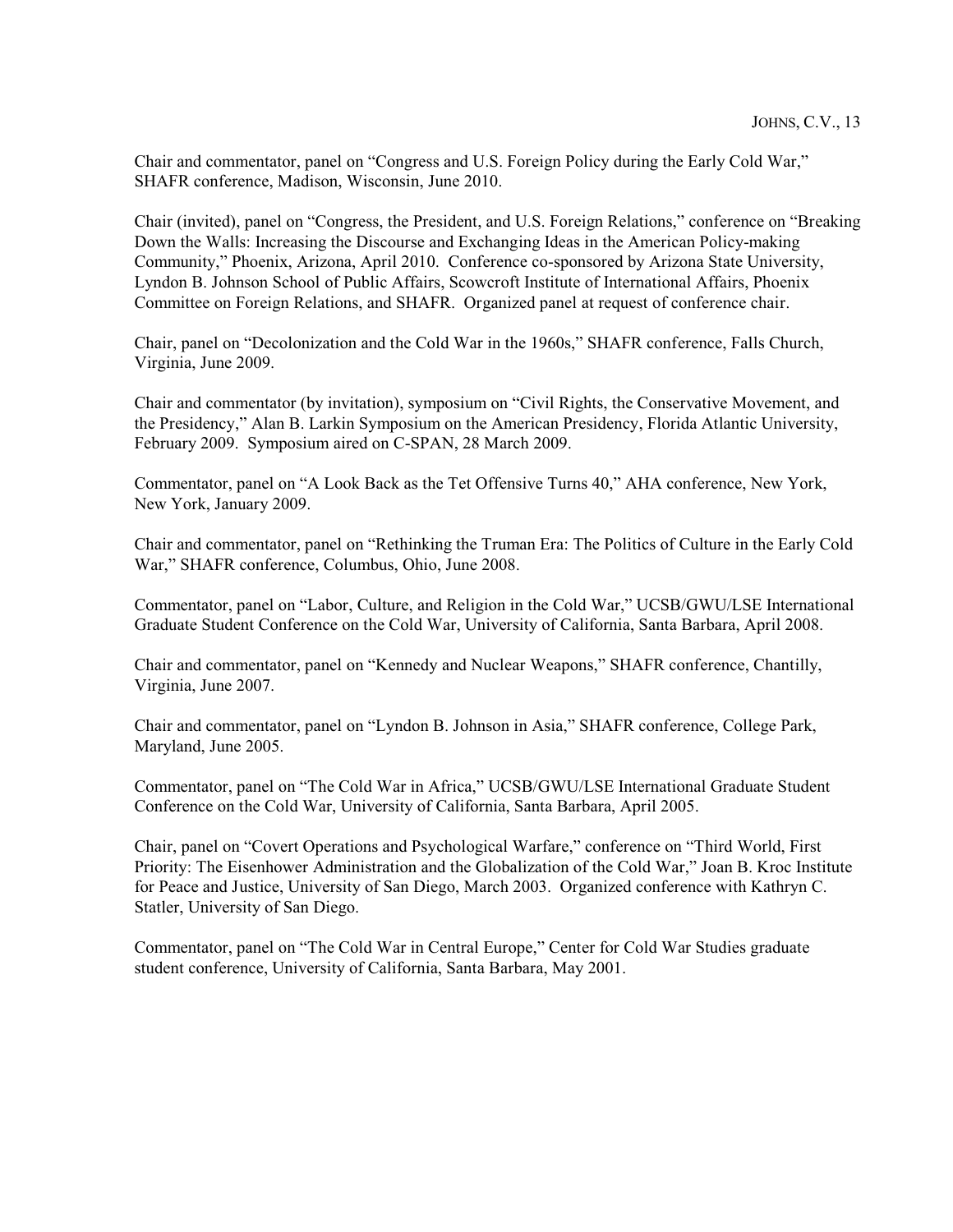## *OTHER ACADEMIC PRESENTATIONS AND PARTICIPATION*

Moderator and organizer, roundtable on "Obama's Foreign Policy: An Assessment After Year One," SHAFR web site [www.SHAFR.org], January 2010. With Cary Fraser, Walter Hixson, Elizabeth Cobbs Hoffman, Robert David Johnson, Sandra Scanlon, and Thomas Zeiler.

Panelist (invited), roundtable on "What's Next?: Post-Election Perspectives on Foreign Policy," David M. Kennedy Center for International Studies Global Awareness Series, November 2008. With Darren Hawkins, Valerie Hudson, Jeffrey Ringer, and Stan Taylor.

Panelist (invited), roundtable on "Turning Your Paper into a Journal Article," UCSB/GWU/LSE International Graduate Student Conference on the Cold War, University of California, Santa Barbara, April 2008. With Hope Harrison, Chester Pach, and Jason Parker.

Moderator (invited), symposium on "Selling War in a Media Age: The President and Public Opinion in the American Century," Alan B. Larkin Symposium on the American Presidency, Florida Atlantic University, February 2007.

Panelist (invited), roundtable on "Supreme Court in Historical and Contemporary Perspective," Phi Alpha Theta meeting, Brigham Young University, September 2005. With Richard Davis and Neil York.

Panelist (invited), roundtable on "Future Directions in Cold War History: Implications for the Job Market," UCSB/GWU/LSE International Graduate Student Conference on the Cold War, University of California, Santa Barbara, April 2005. With Francis Gavin, Hope Harrison, and Chester Pach.

Panelist (invited), roundtable on "Preparing for Graduate School," Phi Alpha Theta meeting, Brigham Young University, October 2004. With Mark Choate and Richard Kimball.

#### *MEDIA APPEARANCES & INTERVIEWS*

Interview, Tomás Croquevielle, *El Mercurio* (Chile), "Sport Diplomacy," 17 March 2016.

Interview, Alexander Heffner, History News Network [hnn.us], "Jon Huntsman, China, and the 2012 GOP Presidential Nomination," 10 October 2011.

Interview (taped for broadcast), "A Discussion of *Vietnam's Second Front: Domestic Politics, the Republican Party, and the War*," on "Thinking Aloud," KBYU-FM, Provo, Utah, June 2010; originally aired 16 June 2010.

Interview (taped for broadcast), "John Sherman Cooper: Soldier, Senator, Diplomat," on "Kentucky's Statesmen," Kentucky Public Radio, April 2010; originally aired on WEKU-FM, Richmond, Kentucky, 2 June 2010; other broadcasts include: WKMS-FM, Murray, Kentucky, 10 June 2010; and WFPL-FM, Louisville, Kentucky, 15 June 2010.

Interview (taped for broadcast), "A Historical Perspective on the War in Iraq," KABC-TV, Los Angeles, California, 9 April 2003.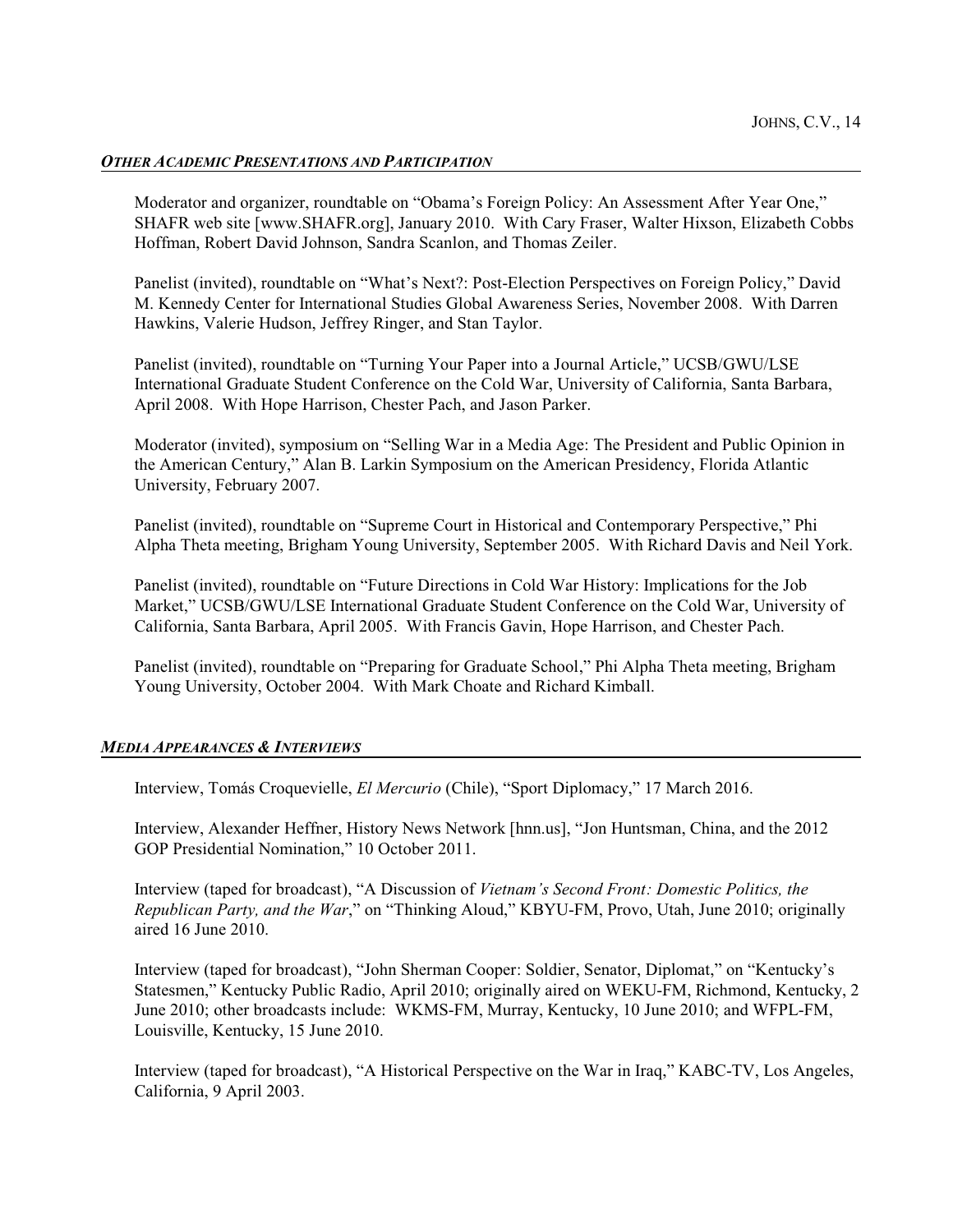#### *ACADEMIC HONORS & AWARDS*

Thomas G. Alexander Award for Excellence in Scholarship, Department of History, Brigham Young University, 2020 Young Scholar Award, College of Family, Home, and Social Sciences, Brigham Young University, 2011-2014 Graduate Student Essay Prize, *Michigan Historical Review*, 1999 Richard K. Mayberry Award (Outstanding Graduate Student), Department of History, University of California, Santa Barbara, 1998 The Honor Society of Phi Kappa Phi, 1992 Golden Key National Honor Society, 1992 Dean's List, Brigham Young University (3.90 cumulative GPA), 1990-1992 Dean's List with Distinction (4.00 GPA), University of Arizona, 1986-1987, 1990 Flinn Scholar, Flinn Foundation, 1986-1987, 1990

#### *FELLOWSHIPS & GRANTS*

#### **External**

Research Grant, Gerald R. Ford Presidential Foundation, 1998, 2004, 2010

Research Grant, Arthur and Elizabeth Schlesinger Library on the History of Women in America, Radcliffe Institute for Advanced Study, 2010

Research Grant, Harry S. Truman Library Institute for National & International Affairs, 2010

Eisenhower Presidential Library Abilene Travel Grant, The Eisenhower Foundation, 2010

Fellow, Society for Historians of American Foreign Relations Summer Institute, 2008

Samuel Flagg Bemis Junior Faculty Research Grant, Society for Historians of American Foreign Relations, 2007

Research Grant, Historical Society of Southern California/John Randolph Haynes and Dora Haynes Foundation, 2005, 2007

Peter and Edith O'Donnell Grant, The George Bush Presidential Library Foundation, 2006

Moody Research Grant, Lyndon Baines Johnson Foundation, 1997, 1998, 2006

Visiting Scholar Grant, Carl Albert Congressional Research and Studies Center, University of Oklahoma, 2005

Research Fellow, American Foreign Policy Center, Louisiana Tech University, 2005

Visiting Scholar Grant, Research Department, Minnesota Historical Society/State of Minnesota, 2001

Senator & Mrs. Roman L. Hruska Fellowship Fund Scholar, Herbert Hoover Presidential Library Association, 2000

Congressional Research Award, Dirksen Congressional Center/The Caterpillar Foundation, 1999

Horace Samuel and Marion Galbraith Merrill Travel Grant in Twentieth Century U.S. Political History, Organization of American Historians, 1999

Rockefeller Archive Center General Research Grant, Rockefeller University, 1999

Mark C. Stevens Researcher Fellowship, Bentley Historical Library, University of Michigan, 1998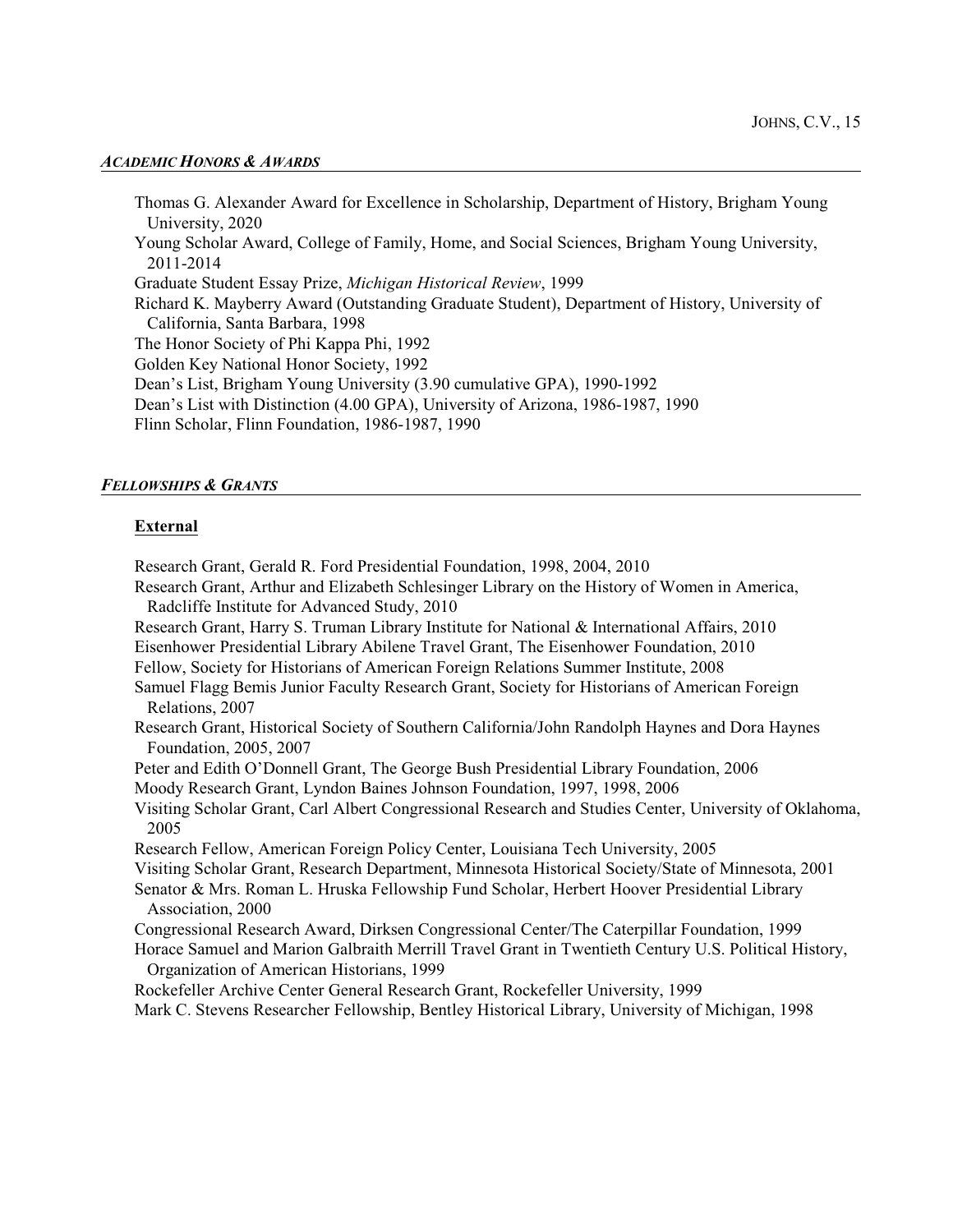## **University**

Professional Development Leave, 2014, 2021

- Research Grant, David M. Kennedy Center for International Studies, 2007, 2009, 2010, 2011, 2012, 2014, 2019
- Faculty Research Grant, College of Family, Home, and Social Sciences, Brigham Young University, 2006, 2007, 2008, 2010, 2011, 2015, 2017
- Internship Development Grant, Department of History, Brigham Young University, 2009, 2011
- Undergraduate Education Scholarly Research Award, Brigham Young University, 2005-2006, 2006- 2007, 2007-2008
- New Faculty Research Grant, College of Family, Home, and Social Sciences, Brigham Young University, 2004-2005

President's Dissertation Year Fellowship, University of California, 1999-2000

Graduate Research Mentorship Program Fellowship, University of California, Santa Barbara, 1999-2000 Regents Dissertation Fellowship, University of California, Santa Barbara, 1998-1999

- Interdisciplinary Humanities Center Predoctoral Research Fellowship, University of California, Santa Barbara, 1998-1999
- Research Fellowship, Department of History, University of California, Santa Barbara, 1996, 1997, 1998, 1999, 2000

Teaching Fellowship, Department of History, University of California, Santa Barbara, 1996, 1997, 1998

- Conference Travel Grant, Department of History, University of California, Santa Barbara, 1996, 1998, 2000
- Humanities/Social Sciences Research Grant, Graduate Division, University of California, Santa Barbara, 1995, 1996, 1997
- Alvina S. Barrett Scholarship, Brigham Young University, 1991-1992
- University Scholar, Brigham Young University, 1990-1991
- President's Award for Excellence, University of Arizona, 1986-1987, 1990
- Regents Academic Scholarship, University of Arizona, 1986-1987, 1990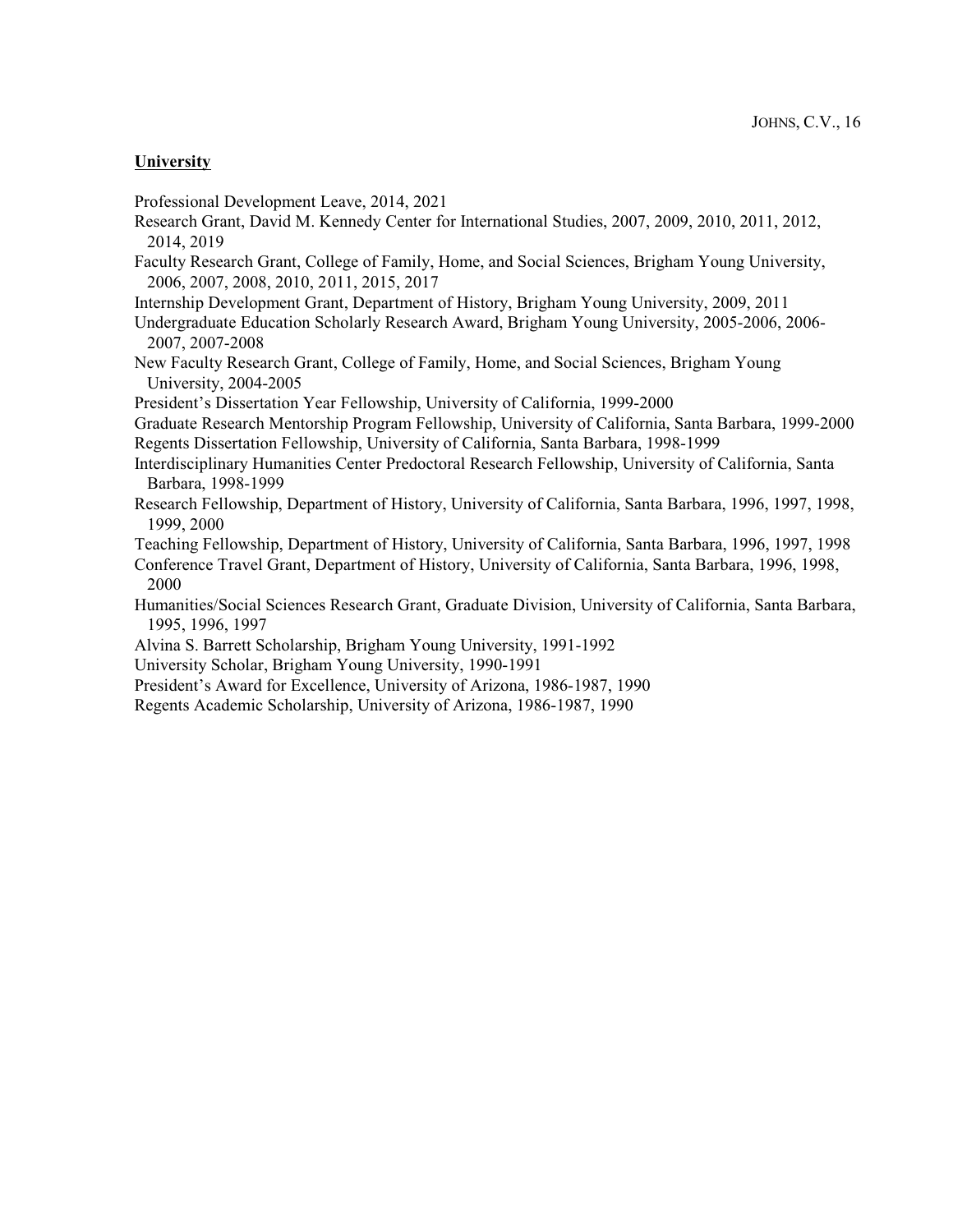# *TEACHING*

# **Courses taught**

Brigham Young University

| History 190R                   | Thetean Editing and Publication                               |
|--------------------------------|---------------------------------------------------------------|
| History 199R                   | Academic Internship                                           |
| History 200                    | The Historian's Craft                                         |
| History 221                    | United States History since 1877                              |
| History 376                    | United States History since 1945                              |
| History 391                    | The United States in Vietnam, 1945-1975                       |
| History 393                    | U.S. Foreign Relations                                        |
|                                | U.S. Foreign Relations, 1914 to the Present                   |
|                                | U.S. Foreign Relations, 1776 to the Present                   |
| History 490                    | <b>Capstone Research Seminar</b>                              |
|                                | U.S. Presidency                                               |
|                                | Politics & U.S. Foreign Relations                             |
|                                | Richard Nixon & U.S. Foreign Relations                        |
|                                | U.S. Foreign Relations                                        |
|                                | Global Cold War                                               |
|                                | Lyndon Johnson's Foreign Policy                               |
|                                | Dwight Eisenhower's Foreign Policy                            |
|                                | Vietnam War                                                   |
|                                | Democracy and Diplomacy                                       |
| History 498R                   | <b>Directed Readings</b>                                      |
|                                | Domestic Politics and Foreign Policy                          |
|                                | LGBTQ Rights and the Civil Rights Movement                    |
|                                | Global Environmental & Ecological Diplomacy                   |
|                                | CIA and the Globalization of the Cold War                     |
|                                | Ideology and Foreign Policy                                   |
|                                | Supreme Court and the Constitution                            |
|                                | U.S. History during the Cold War                              |
|                                | <b>U.S.-Latin American Relations</b>                          |
|                                | Vietnam War                                                   |
| History 598R                   | Special Readings [graduate course]                            |
|                                | War and Society & Race Relations in the Military, 1945-1960   |
| Pol. Sci. 391                  | Advanced Seminar on Current Issues [Washington, D.C. Seminar] |
| Pol. Sci. 399R                 | Academic Internship [Washington, D.C. Seminar]                |
| Gonzaga University             |                                                               |
| History 273                    | United States History to 1865                                 |
| History 274                    | United States History since 1865                              |
| History 380                    | United States History since 1945                              |
| <b>Antelope Valley College</b> |                                                               |

History 101 Western Civilization to 1715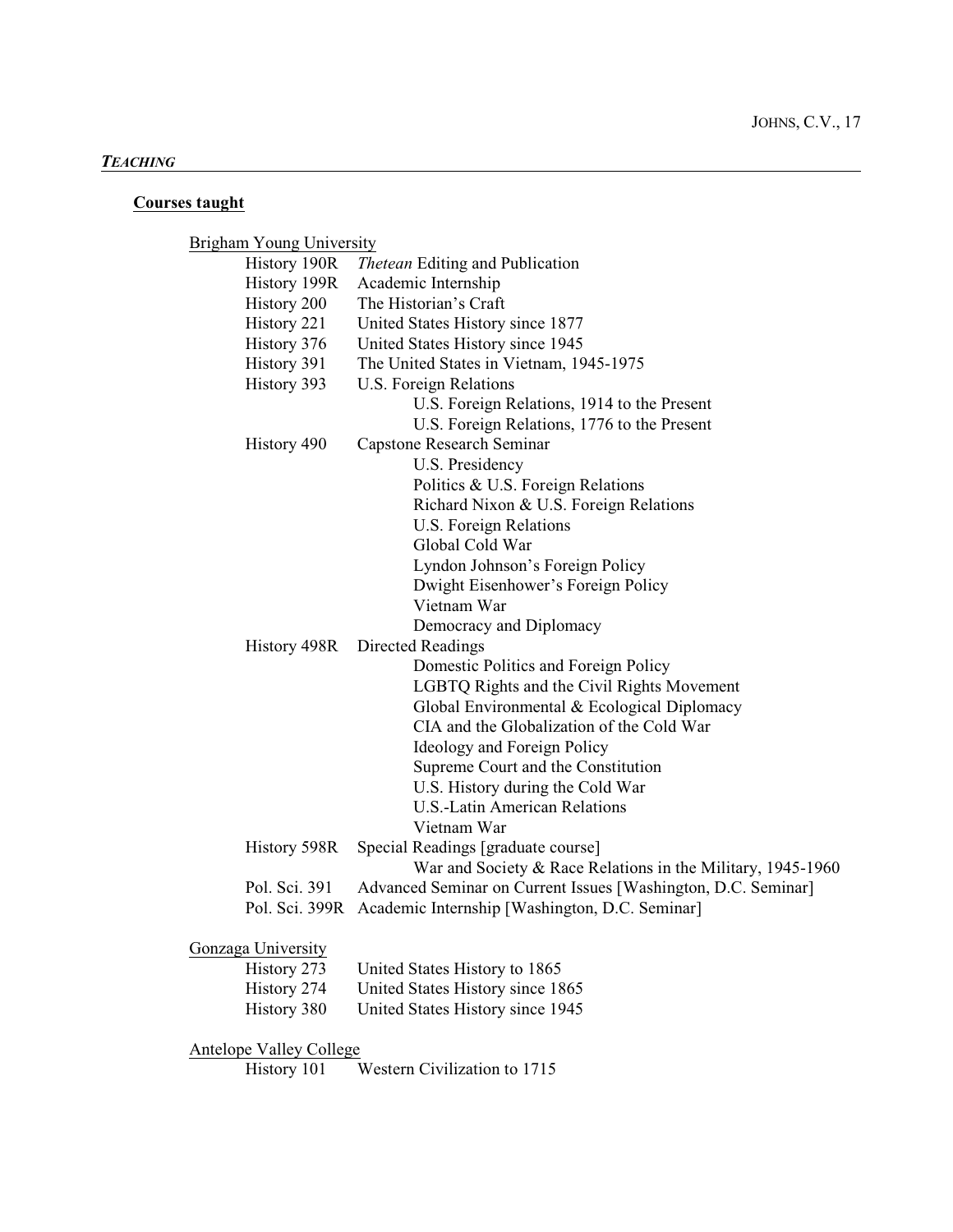California State University, Northridge

History 271 United States History since 1865 History 303 Themes in Western Civilization to 1500 Machiavelli and Leadership in Western Civilization to 1500

University of California, Santa Barbara History 191P Proseminar in Cold War History

Santa Barbara City College History 102 United States History since 1865

## **Doctoral dissertation supervision**

Jeffrey Peter Crean (History, Texas A&M University), 2010-2016, "With Fear and Favor: A Rising China Threat and the Path to Normalization, 1954-1971" (committee member; Jason Parker, Department of History, Texas A&M University, chair).

Brian A.J. Clancy (History, University of Western Ontario), 2010, "A Time for Change: Clark Clifford and the Struggle to End the War in Vietnam, 1965-1968" (committee member; Andrew Johnston, Department of History, Carleton University, chair)

Harish Chandra Mehta (History, McMaster University), 2009, "'People's Diplomacy': The Diplomatic Front of North Vietnam during the War against the United States, 1968-1972" (committee member; Stephen Streeter, Department of History, McMaster University, chair)

## **Master's thesis supervision**

Shane Mourtgos (History, Brigham Young University), 2007-2010, "Race Relations and the U.S. Military, 1948-1954" (co-chair with Matthew Mason, Department of History); thesis not completed

Benjamin E.L. Onofrio (English, Brigham Young University), 2008-2009, "American Totalitarianism in Norman Mailer's *The Naked and the Dead* and *The Armies of the Night*" (committee member; Kristin Matthews, Department of English, chair)

## **Mentored graduate research projects**

Andrew Skabelund (French Studies, Brigham Young University), 2011-2012, "Robert F. Kennedy, the Vietnam War, and the 1968 Presidential Election" (Harold B. Lee Library research grant project adviser)

Andrew Skabelund (French Studies, Brigham Young University), 2010-2011, "Leopold Senghor, Senegalese Independence, and Decolonization in Africa" (Harold B. Lee Library research grant project adviser)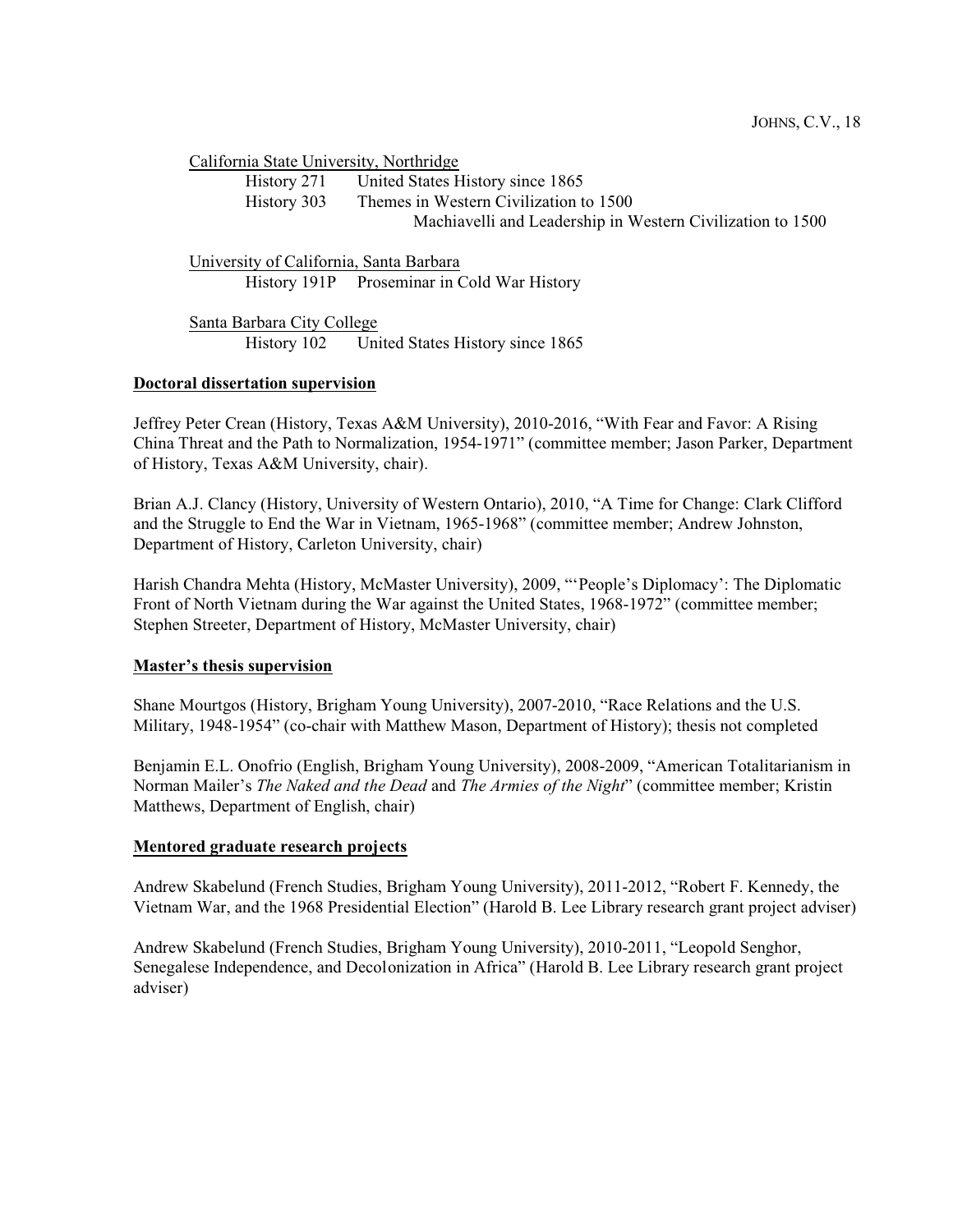## **Honors thesis supervision**

Jessica Deal (History, Utah Valley State College), 2008, "Campus Riots: National and Local Campus Protesting after the Invasion of Cambodia" (committee member; Kathleen Brown, Department of History and Political Science, Utah Valley State College, chair)

Aaron Anderson (History Teaching, Brigham Young University), 2006-2007, "Bringing the Cold War to Life in the High School History Classroom" (chair)

## **Mentored undergraduate research projects**

Jacob Glenn (History, Brigham Young University), 2011-2012, "Protest and the PRI: Examining U.S.- Mexican Relations, 1968-1971" (ORCA grant project adviser)

Phimmasone Michael Rattanasengchanh (History, Brigham Young University), 2008-2009, "U.S. Foreign Relations with the Hmong Tribe during the Vietnam War" (ORCA grant project adviser)

Andrew Skabelund (History, Brigham Young University), 2007-2008, "Franco-American Relations and the Algerian War for Independence" (ORCA grant project adviser)

Russell Stevenson (History, Brigham Young University), 2006-2007, "Blood Brothers: Nixon, Bangladesh, and the Rise of Radical Islam in the Asian Subcontinent" (ORCA grant project adviser)

Aaron Anderson (History Teaching, Brigham Young University), 2006-2007, "Bringing the Cold War to Life in the High School History Classroom" (ORCA grant project adviser)

Russell Stevenson (History, Brigham Young University), 2005-2006, "'The Wart on the Hog of Vietnam': John F. Kennedy and the Laotian Frontier" (ORCA grant project adviser)

#### **Teaching Awards & Grants**

General Education Teacher Improvement Grant, Brigham Young University, 2017 ORCA Mentoring Grant, Brigham Young University, 2006, 2007 [two awards], 2008, 2009, 2012 Excellence in Teaching Award (University Social Science Teaching Assistant of the Year), Graduate Student Association, University of California, Santa Barbara, 1998

Outstanding Instructor, Office of Residential Life, University of California, Santa Barbara, 1998 Academic Senate/Committee on Effective Teaching and Instructional Support Curriculum Development

Grant [awarded for innovative curriculum], University of California, Santa Barbara, 1998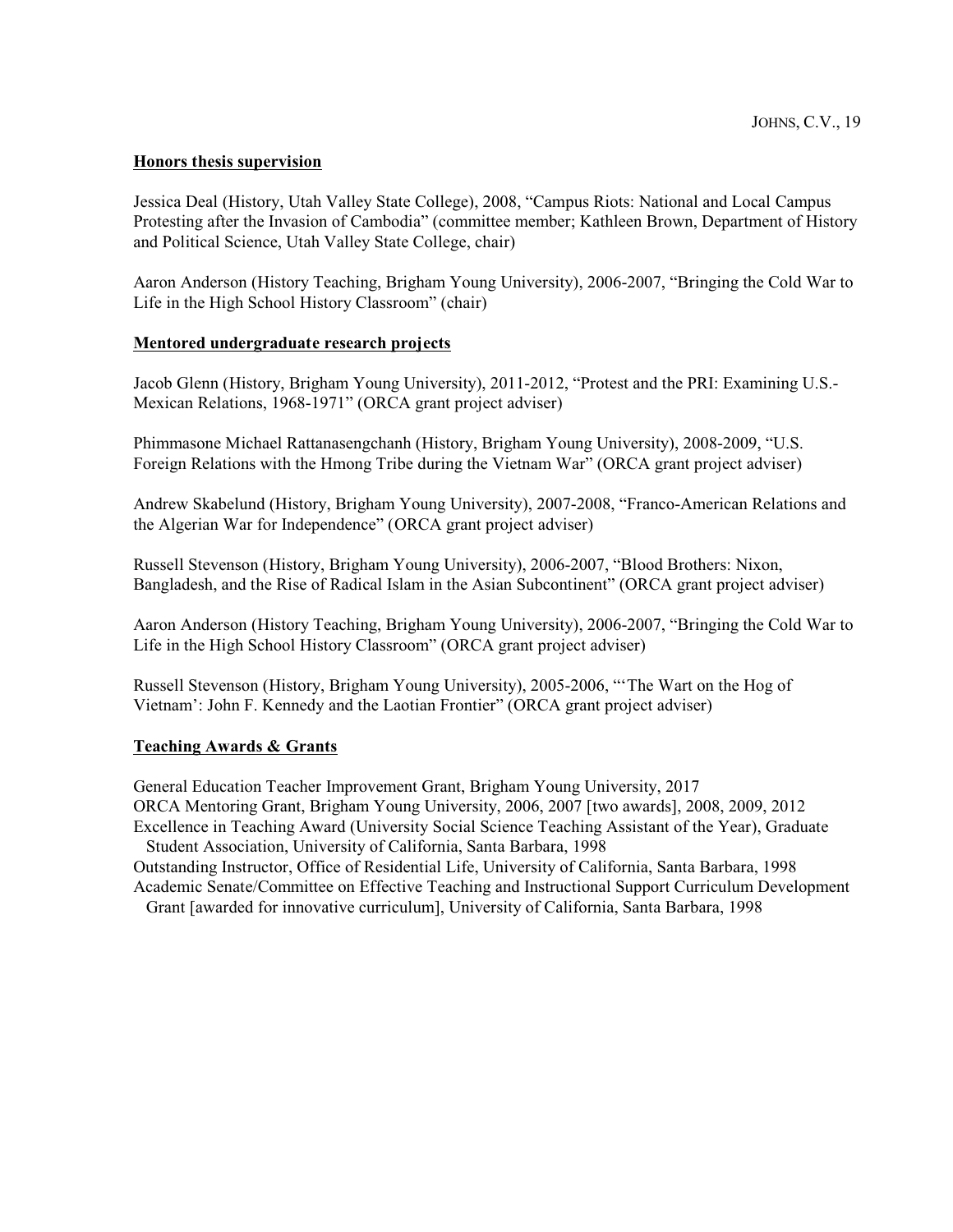#### *DEPARTMENT SERVICE*

**New faculty mentor**, Cacey Farnsworth, Department of History, Brigham Young University, 2020 present; Cameron McCoy, Department of History, Brigham Young University, 2017-2019 [accepted position as Assistant Professor of Diplomatic and Military History at the United States Air Force Academy, 2019]; Jeffrey Hardy, Department of History, Brigham Young University, 2011-2017 [received CFS and promotion to Associate Professor, 2017].

**Rank & Status Expectations Committee**, Department of History, Brigham Young University, 2020- 2021 [responsible for drafting revised expectations–particularly for promotion from associate to full professor–for the Department's Rank & Status document].

**Search Committee**, Historical Pedagogy (professional track; open rank), Department of History, Brigham Young University, 2020-2021; Open field/open rank, Department of History, Brigham Young University, 2009-2010; Modern World (especially modern Europe), Department of History, Brigham Young University, 2008-2009; Europe (post-1700, especially France); Mexico/U.S. borderlands; or Africa, Department of History, Brigham Young University, 2005-2006.

**Teaching peer reviewer**, Department of History, Brigham Young University, 2011, 2018, 2020, 2021 [summative reviews for Rank & Status files].

**Rank & Status Committee**, Department of History, Brigham Young University, 2012-2015 (chair, 2014-2015); 2016-2018 (chair, 2017-2018); 2019-2020.

**Faculty Development Committee**, Department of History, Brigham Young University, 2006-2007; 2018-2019. Served as *Faculty Awards Coordinator* [responsible for selecting candidates and compiling recommendation portfolios for Department, College, and University awards].

**Futures Committee**, Department of History, Brigham Young University, 2016-2018; chair [proposed creation of committee; responsible for creating a strategic development and hiring plan for the Department for the next decade].

**Graduate Program Committee**, Department of History, Brigham Young University, 2011-2012 [responsible for drafting proposal to reconfigure the Department's M.A. degree program for potential reinstatement by the University].

**Faculty adviser**, *The Thetean* [undergraduate edited and produced journal], Department of History, Brigham Young University, 2011-2012 (Katherine White, editor-in-chief).

**Russel B. Swensen Lecture and DeLamar Jensen Lecture Committee**, Department of History, Brigham Young University, 2011-2012; chair [responsible for selecting speakers for the Department's two endowed lectures for the 2012-2013 academic year].

**Faculty adviser,** Phi Alpha Theta, Beta Iota chapter [History honor society], Department of History, Brigham Young University, 2010-2011.

**Recruitment Committee**, Department of History, Brigham Young University, 2007-2010 [responsible for hosting functions at national academic conferences; maintaining contact with and tracking the progress of potential candidates for tenure-track positions; strategically defining Departmental hiring needs; recommending candidates for one-year visiting professor positions; etc.].

**Student Relations Committee**, Department of History, Brigham Young University, 2005-2006. Served as *Undergraduate Studies Coordinator* [responsible for dealing with academic warning, probation, and suspension issues; assessed and dealt with student grievances; approved transfer courses and major/minor course substitutions; met with and advised students about major; etc.]; member of selection committee for annual graduate and undergraduate awards**.**

**Honors Program Coordinator**, Department of History, Brigham Young University, 2005-2006 [responsible for approving honors theses and advising students on thesis projects].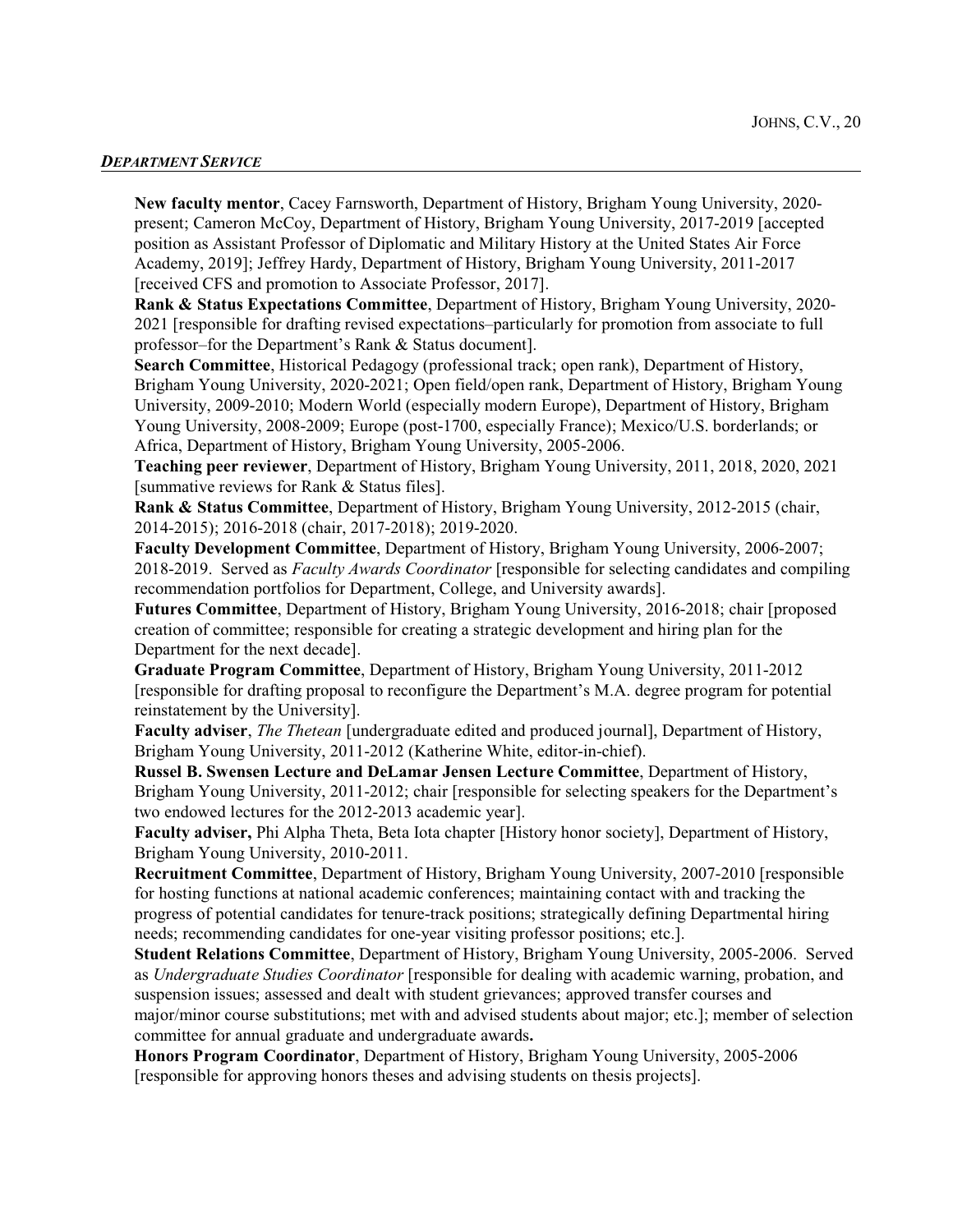**Internship Coordinator**, Department of History, Brigham Young University, 2005-2006 [responsible for supervision of graduate and undergraduate internships for history majors].

**Department representative**, University New Student Orientation Program, Brigham Young University, 2005.

**Graduate Studies Committee**, Department of History, University of California, Santa Barbara, 1997- 1998 [served as the graduate student member of the Department committee overseeing the graduate program curriculum and requirements].

## *COLLEGE SERVICE*

**Constitution Day Committee**, College of Family, Home, and Social Sciences, Brigham Young University, 2020-present.

**College Awards Committee**, College of Family, Home, and Social Sciences, Brigham Young University, 2018-2019.

**Dean's Faculty Panel**, University Freshman Orientation Program, College of Letters and Sciences, Division of Humanities and Fine Arts, University of California, Santa Barbara, 1998 (invited).

#### *UNIVERSITY SERVICE*

**International Relations Faculty Committee**, International Relations major, Brigham Young University, 2004-present (invited).

**Faculty Director**, Brigham Young University Washington, D.C. Seminar, 2015-2016. **Grant proposal reviewer**, Office of Research and Creative Activities, Brigham Young University, 2007, 2009, 2012.

**Library and Scholarly Communications Advisory Council**, Brigham Young University, 2008-2011 (appointed). Served as College of Family, Home, and Social Sciences representative.

#### *PROFESSIONAL SERVICE & ACTIVITIES*

#### **Society for Historians of American Foreign Relations**

**Editor**, *Passport: The Society for Historians of American Foreign Relations Review*, 2011 present (appointed).

**Teaching Committee**, Society for Historians of American Foreign Relations, 2011-present (*ex officio* as editor of *Passport*).

**Council**, Society for Historians of American Foreign Relations, 2019-2021 (elected).

**Conference Contingency Planning Task Force (COVID-19)**, Society for Historians of American Foreign Relations, 2020 (appointed)**.**

**Joint Steering Committee**, "Historians and Public Engagement Workshop," co-sponsored by the Society for Historians of American Foreign Relations and the Institute for the Study of Diplomacy, School of Foreign Service, Georgetown University, 2019 (invited).

**Nominating Committee**, Society for Historians of American Foreign Relations, 2015-2017; chair 2017 (elected).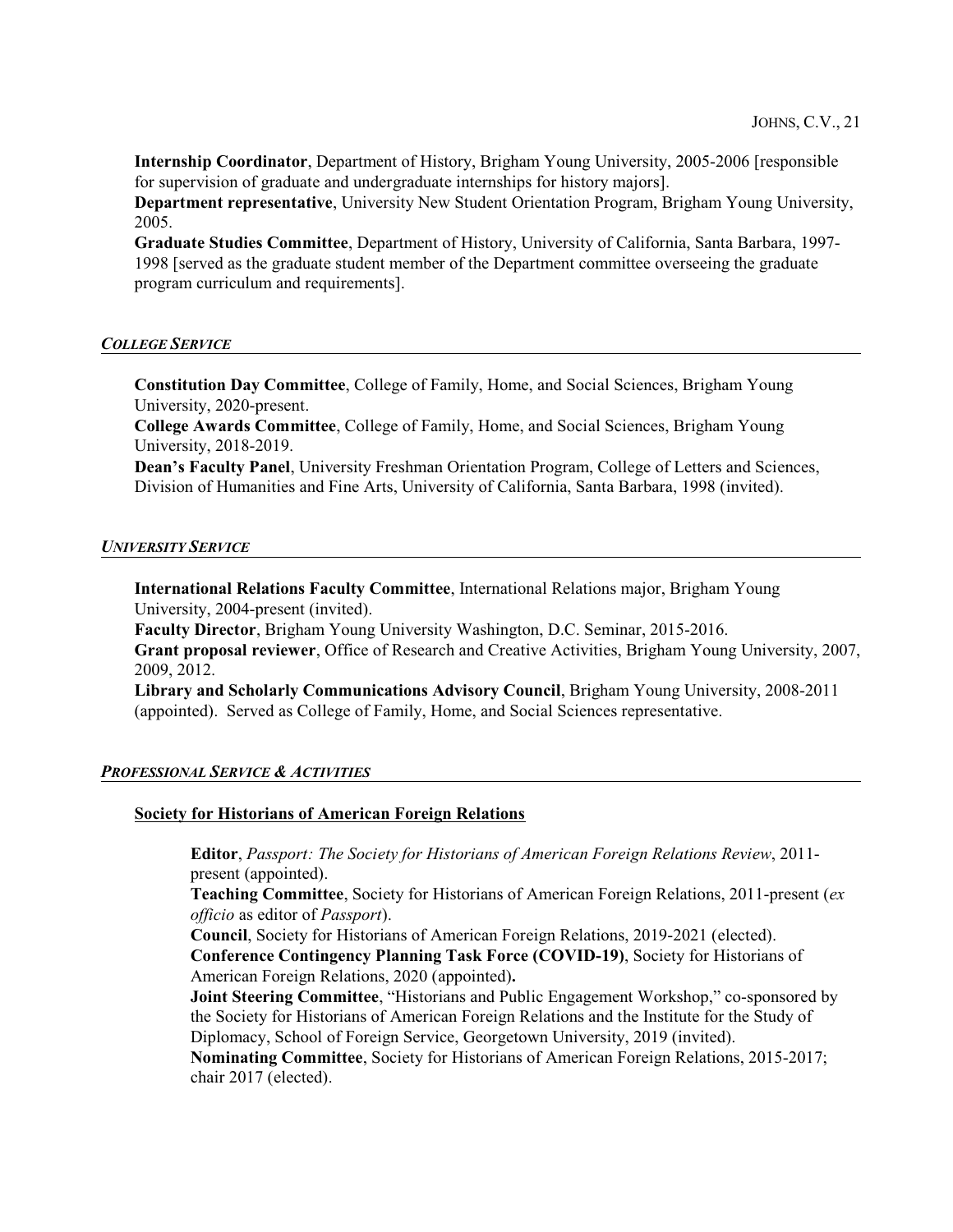**Local Arrangements Chair**, Society for Historians of American Foreign Relations conference, San Diego, CA, June 2016 (appointed). With Kathryn Statler, University of San Diego. **Director**, Society for Historians of American Foreign Relations Summer Institute, "'The

Tocqueville Oscillation': The Intersection of Domestic Politics and Foreign Policy," June 2015 (appointed). With Mitchell Lerner, The Ohio State University.

**SHAFR.org Oversight Committee**, Society for Historians of American Foreign Relations, 2013-2014 (appointed).

**Editorial Board**, SHAFR.org [official web site for the Society for Historians of American Foreign Relations], 2009-2011 (appointed; founding member).

**Stuart L. Bernath Dissertation Grant Committee**, Society for Historians of American Foreign Relations, 2005-2007; chair, 2007 (appointed).

**Lawrence Gelfand-Armin Rappaport Dissertation Fellowship Committee**, Society for Historians of American Foreign Relations, 2005-2007; chair 2007 (appointed).

#### **Pacific Coast Branch of the American Historical Association**

**Council**, Pacific Coast Branch of the American Historical Association, 2017-2022 (elected; *ex officio* as president-elect & president, 2017-2019; voting member as past president, 2019-2022). **PCB Presidents' Graduate Student Travel Award Committee**, Pacific Coast Branch of the American Historical Association, 2019-2022; chair, 2022.

**Executive Committee**, Pacific Coast Branch of the American Historical Association, 2017-2020 (statutory member as president-elect, president, and immediate past president).

**PCB-AHA Distinguished Service Award Committee**, Pacific Coast Branch of the American Historical Association, 2018-2020; chair (appointed; proposed creation of award, 2018).

**Constitution and By-Laws Revision Committee**, Pacific Coast Branch of the American Historical Association, 2018-2019; chair (appointed).

**President**, Pacific Coast Branch of the American Historical Association, 2018-2019 (elected). **Charles Redd Center Graduate Student Travel Award Committee**, Pacific Coast Branch of the American Historical Association, 2018-2019; chair (*ex officio* as president).

**Organizer & founding donor**, Tonous and Warda Johns Family Book Award [best monograph] or edited volume in the history of U.S. foreign relations, immigration history, or military history], Pacific Coast Branch of the American Historical Association, 2018.

**Vice President/President-elect**, Pacific Coast Branch of the American Historical Association, 2017-2018 (elected).

**Program Committee**, Pacific Coast Branch of the American Historical Association conference, Santa Clara, CA, August 2018, 2017-2018 (appointed).

**Program Committee**, Pacific Coast Branch of the American Historical Association conference, Northridge, CA, August 2017, 2016-2017 (appointed).

**Pacific Coast Branch Book Award Committee**, Pacific Coast Branch of the American Historical Association [outstanding first monograph], 2011-2014; chair 2014 (appointed).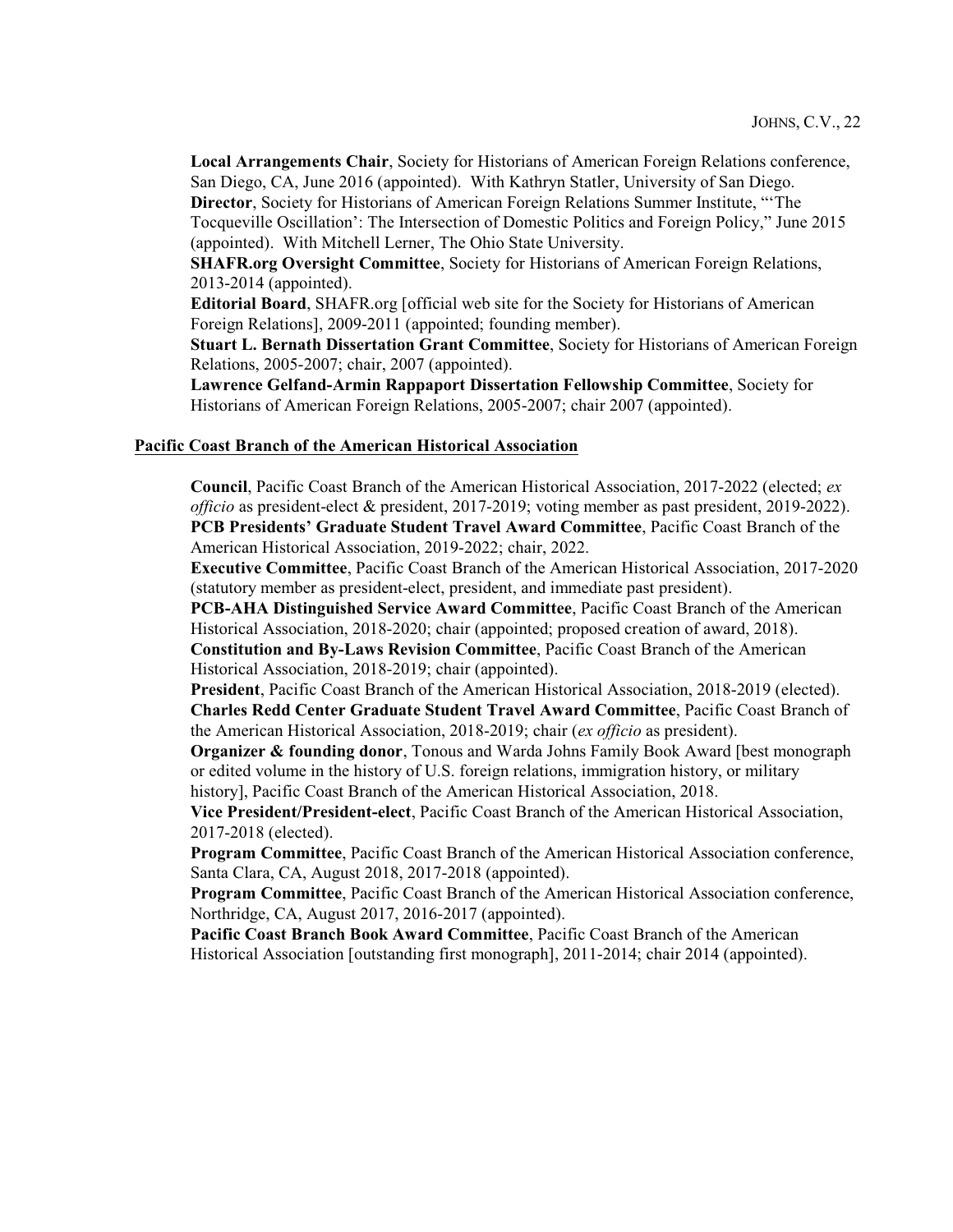#### **United States Government**

**Representative/Non-Governmental Member**, Federal Freedom of Information Act (FOIA) Advisory Committee, National Archives and Records Administration, 2018-2019 (appointed by the Archivist of the United States).

**Historian,** Asia & Americas Division, Office of the Historian, Bureau of Public Affairs, United States Department of State, Washington, D.C., 2001-2002. Responsible for the research, compilation, and editing of the *Foreign Relations of the United States* volumes on the Nixon administration and the Vietnam conflict, 1970-1972; held top secret, codeword, and other security clearances**.**

## **Other Professional Activities**

**General Editor,** Studies in Conflict, Diplomacy, and Peace book series, University Press of Kentucky, 2011-present (invited). With George Herring, University of Kentucky; and Kathryn Statler, University of San Diego.

**Editorial Advisory Board**, *Voices and Visions* [U.S. foreign relations primary source reader; vandvreader.org], 2016-present (invited).

**Excellence in New Media Award Committee**, Society for History in the Federal Government [outstanding digital born or based historical exhibit or project], 2020-present.

**External tenure & promotion referee**, Department of History, University of San Diego, 2004 (tenure & promotion to associate professor); Department of History, Brooklyn College, CUNY, 2014 (promotion to associate professor); Department of History, Philosophy, Political Science and Religious Studies, Indiana University Northwest, 2014 (tenure & promotion to associate professor); Department of History, California State University, Fresno, 2018 (promotion to full professor).

**Ellis W. Hawley Prize Committee**, Organization of American Historians [best book-length historical study on the political economy, politics, or institutions of the United States, in its domestic or international affairs, from the Civil War to the present], 2013-2014; chair (appointed).

**Faculty Advisory Board**, *Foundations: An Undergraduate Journal of History* [national undergraduate edited and produced journal published by Johns Hopkins University Press], 2007- 2014 (invited).

**Yasuo Sakakibara Prize Committee**, American Studies Association [best paper by an international scholar at the annual ASA conference], 2010-2012 (appointed).

**Consultant**, KABC-TV, Los Angeles, California, 2003-2004. Provided background, thematic, and contextual information for news producers on a variety of historical and contemporary political and foreign policy issues.

**Executive Director**, Center for Cold War Studies and International History, University of California, Santa Barbara, 1996-2000; founding member, 1996.

**Book manuscript & book proposal reviewer**, Oxford University Press; Bedford/St. Martin's Press; Cambridge University Press; Houghton Mifflin; University Press of Kentucky; AB Longman; Pearson Higher Education; University of Massachusetts Press; McGraw-Hill; Routledge; CQ Press; ProQuest; Vanderbilt University Press; Wiley-Blackwell; Oregon State University Press.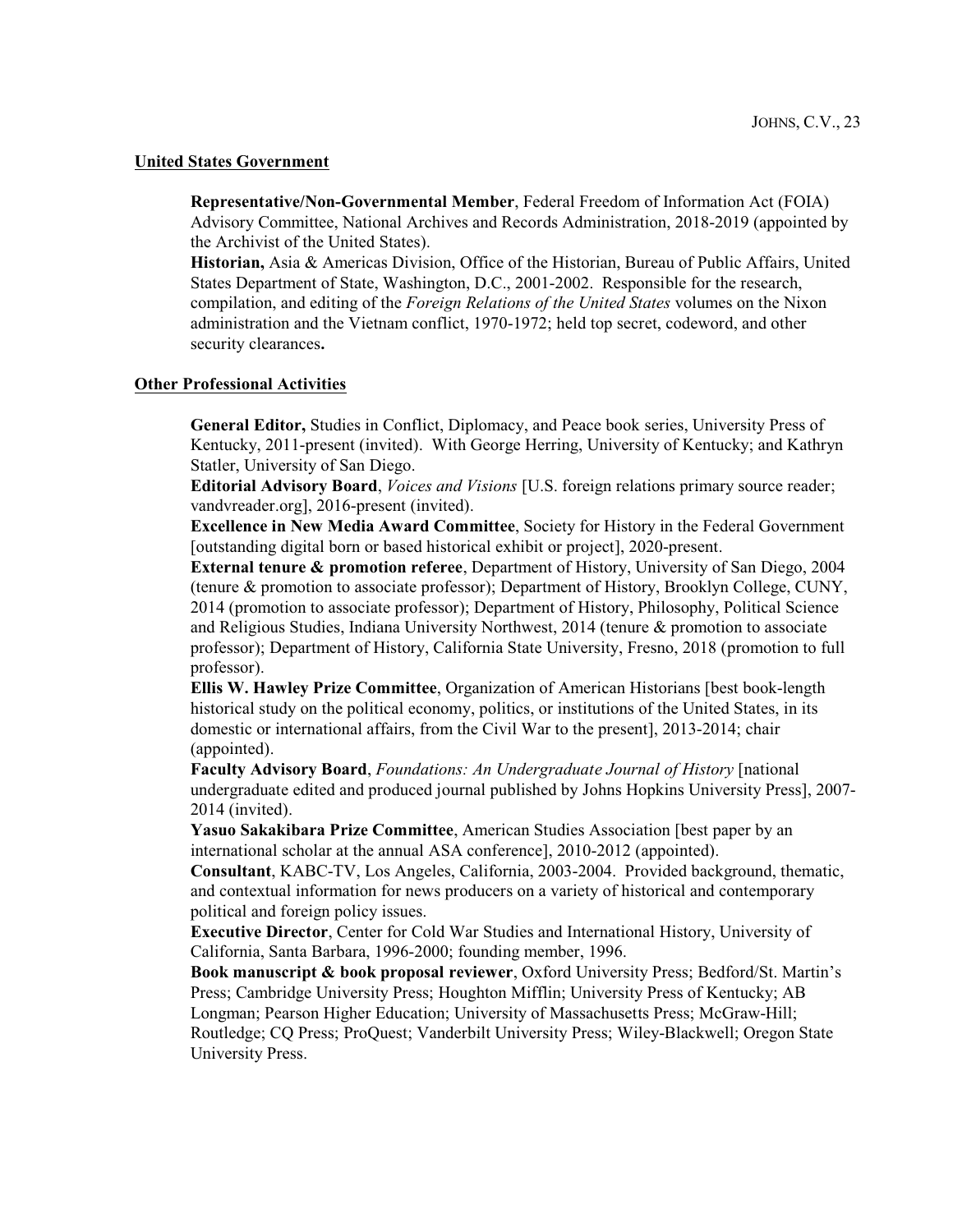**Article manuscript reviewer**, *Diplomatic History*; *Journal of Cold War Studies*; *Journal of American-East Asian Relations; Peace & Change*; *Michigan Historical Review*; *The Historical Journal*; *International History Review*; *Diplomacy & Statecraft*. **Professional memberships:** Society for Historians of American Foreign Relations (life member; 1993-present); American Historical Association (1995-present); Organization of American Historians (1995-present); Pacific Coast Branch of the American Historical Association (1995-present); Society for History in the Federal Government (2009-2012, 2020 present).

#### *REFERENCES*

#### **Academic/Scholarship**

Mitchell Lerner Professor, Department of History & Mershon Center for International Security Studies Director, East Asia Studies Center The Ohio State University

Fredrik Logevall Laurence D. Belfer Professor of International Affairs, Kennedy School of Government Professor, Department of History Harvard University

Kenneth Osgood Professor, Liberal Arts & International Studies Director, McBride Honors Program in Public Affairs Colorado School of Mines

Andrew Preston Professor, Faculty of History Clare College, University of Cambridge

David Schmitz Robert Allen Skotheim Chair, Department of History Whitman College

Kathryn Statler Professor, Department of History University of San Diego

Jeremi Suri Mack Brown Distinguished Chair for Leadership in Global Affairs Professor of Public Affairs and History Lyndon B. Johnson School of Public Affairs and Department of History University of Texas at Austin